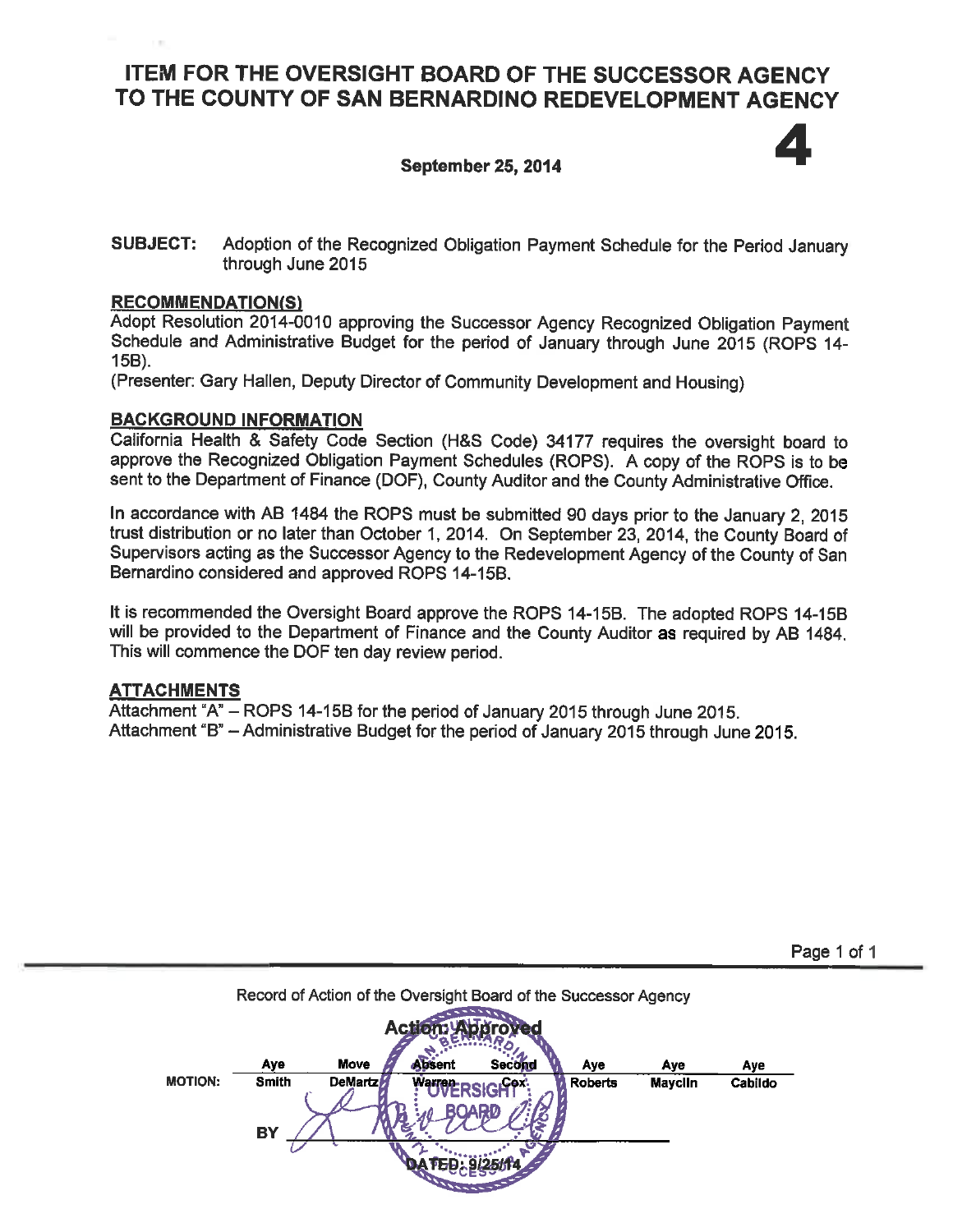#### RESOLUTION NO. 2014-0010

#### RESOLUTION OF THE OVERSIGHT BOARD OF THE SUCCESSOR AGENCY TO THE COUNTY OF SAN BERNARDINO REDEVELOPMENT AGENCY ADOPTING THE RECOGNIZED OBLIGATION PAYMENT SCHEDULE AND ADMINISTRATIVE BUDGET FOR THE PERIOD **JANUARY THROUGH JUNE 2015**

On Thursday September 25, 2014, on motion of Board Member Nick DeMartz, duly seconded by Board Member Chris Cox and carried, the following resolution is adopted by the Oversight Board of County of San Bernardino, State of California.

WHEREAS, pursuant to the California Health and Safety Code Section (H&S) 34179 (e) requires all actions items of the Oversight Board to be taken with a resolution;

WHEREAS, pursuant to the California Health and Safety Code Section (H&S) 34177 requires the oversight board to approve the Recognized Obligation Payment Schedules (ROPS) and **Administrative Budget:** 

WHEREAS, pursuant to AB 1484, the deadline for submitting ROPS for the period of January through June 2015 (ROPS 14-15B) is October 1st; and

WHEREAS, the Oversight Board desires to adopt ROPS 14-15B and Administrative Budget for the period of January through June 2015.

NOW, THEREFORE, BE IT RESOLVED, the Oversight Board of the Successor Agency to the

County of San Bernardino Redevelopment Agency hereby determines as follows:

Section 1. The foregoing recitals are true and correct.

Section 2. The ROPS 14-15B is in the outlined form presented, together with such changes

thereto as may be approved by the Oversight Board are hereby approved.

Section 3. This resolution shall take effect immediately from and after the date of its passage

and adoption.

PASSED AND ADOPTED by the Oversight Board of the Successor Agency to the County of San Bernardino, State of California, by the following vote:

SS.

AYES: OVERSIGHT BOARD MEMBER: Cabildo, Cox, DeMartz, Mayclin, Roberts, Smith

**NOES: OVERSIGHT BOARD MEMBER: None** 

**OVERSIGHT BOARD MEMBER: Warren** ABSENT:

**STATE OF CALIFORNIA** 

**COUNTY OF SAN BERNARDINO**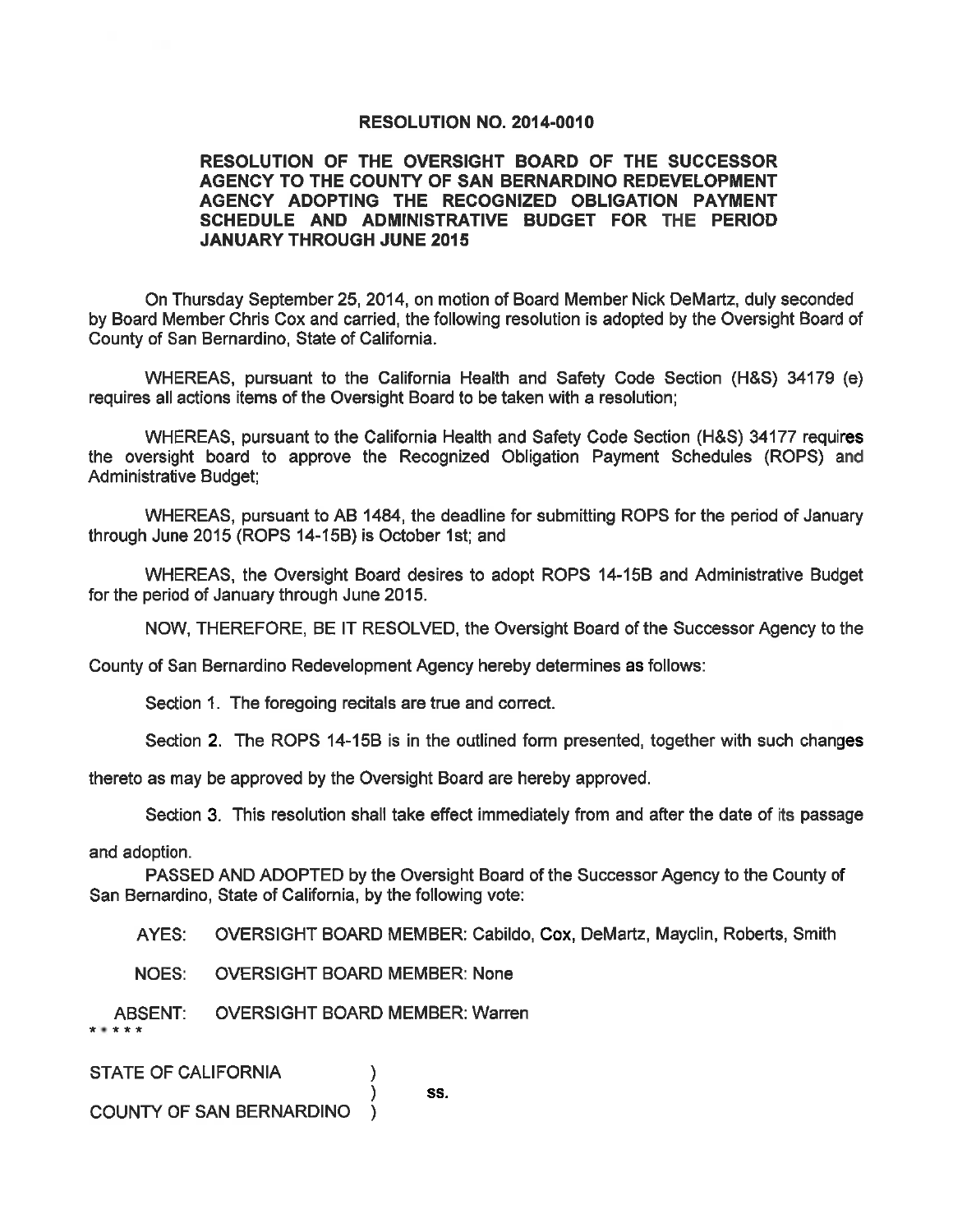I, LAURA WELCH, Secretary to the Oversight Board for the Successor Agency to the County of San Bernardino, State of California, hereby certify the foregoing to be a full, true and correct copy of the record of the action taken by the Oversight Board, by vote of the members present, as the same appears in the Official Minutes of said Board at its meeting of September 25, 2014.

**LAURA WELCH** Secretary to the Oversight Board Deputy<br>Beputy By **TOENCY** BOARD **CES<sup>S</sup>**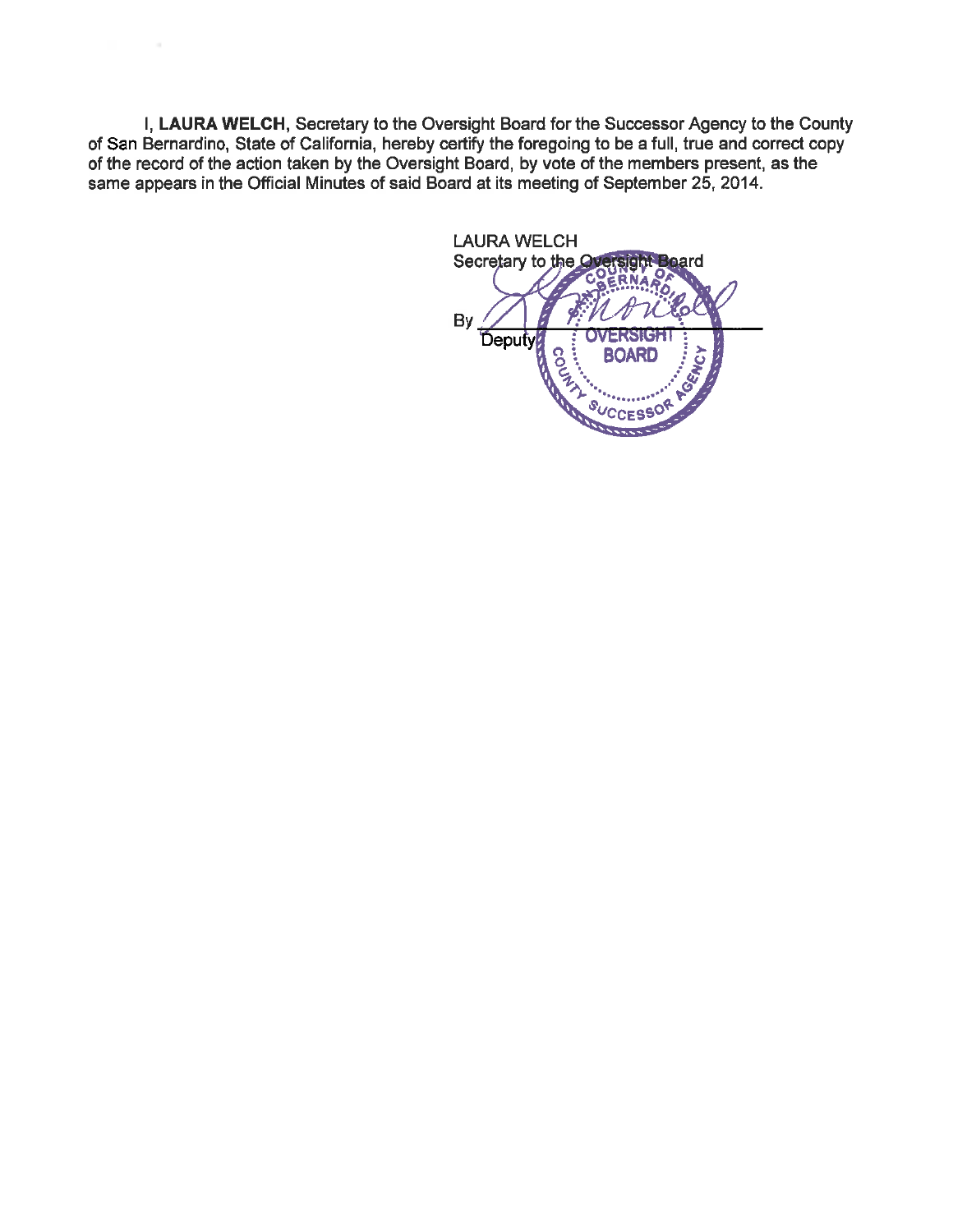## **Recognized Obligation Payment Schedule (ROPS 14-15B) - Summary**

Filed for the January 1, 2015 through June 30, 2015 Period

| Name of Successor Agency: San Bernardino County |                |  |
|-------------------------------------------------|----------------|--|
| <b>Name of County:</b>                          | San Bernardino |  |

|                                                                                                                            | <b>Current Period Requested Funding for Outstanding Debt or Obligation</b>                                        |           |    | <b>Six-Month Total</b> |  |  |  |  |  |
|----------------------------------------------------------------------------------------------------------------------------|-------------------------------------------------------------------------------------------------------------------|-----------|----|------------------------|--|--|--|--|--|
| A                                                                                                                          | Enforceable Obligations Funded with Non-Redevelopment Property Tax Trust Fund (RPTTF) Funding<br>Sources (B+C+D): |           | \$ | 2,828,168              |  |  |  |  |  |
| В                                                                                                                          | Bond Proceeds Funding (ROPS Detail)                                                                               |           |    | 2,065,947              |  |  |  |  |  |
| С                                                                                                                          | Reserve Balance Funding (ROPS Detail)                                                                             |           |    |                        |  |  |  |  |  |
| D                                                                                                                          | Other Funding (ROPS Detail)                                                                                       |           |    |                        |  |  |  |  |  |
| Е                                                                                                                          | Enforceable Obligations Funded with RPTTF Funding (F+G):                                                          |           | S  | 3,590,403              |  |  |  |  |  |
| F                                                                                                                          | Non-Administrative Costs (ROPS Detail)                                                                            |           |    | 3,558,853              |  |  |  |  |  |
| G                                                                                                                          | Administrative Costs (ROPS Detail)                                                                                |           |    | 31,550                 |  |  |  |  |  |
| н                                                                                                                          | <b>Current Period Enforceable Obligations (A+E):</b>                                                              |           | \$ | 6,418,571              |  |  |  |  |  |
|                                                                                                                            | Successor Agency Self-Reported Prior Period Adjustment to Current Period RPTTF Requested Funding                  |           |    |                        |  |  |  |  |  |
|                                                                                                                            | Enforceable Obligations funded with RPTTF (E):                                                                    |           |    | 3,590,403              |  |  |  |  |  |
| J                                                                                                                          | Less Prior Period Adjustment (Report of Prior Period Adjustments Column S)                                        |           |    | (136, 057)             |  |  |  |  |  |
| Κ                                                                                                                          | Adjusted Current Period RPTTF Requested Funding (I-J)                                                             |           | \$ | 3,454,346              |  |  |  |  |  |
|                                                                                                                            | County Auditor Controller Reported Prior Period Adjustment to Current Period RPTTF Requested Funding              |           |    |                        |  |  |  |  |  |
| L                                                                                                                          | Enforceable Obligations funded with RPTTF (E):                                                                    |           |    | 3,590,403              |  |  |  |  |  |
| M                                                                                                                          | Less Prior Period Adjustment (Report of Prior Period Adjustments Column AA)                                       |           |    |                        |  |  |  |  |  |
| N                                                                                                                          | Adjusted Current Period RPTTF Requested Funding (L-M)                                                             |           |    | 3,590,403              |  |  |  |  |  |
|                                                                                                                            | Certification of Oversight Board Chairman:                                                                        |           |    |                        |  |  |  |  |  |
|                                                                                                                            | Pursuant to Section 34177 (m) of the Health and Safety code, I                                                    | Name      |    | Title                  |  |  |  |  |  |
| hereby certify that the above is a true and accurate Recognized<br>Obligation Payment Schedule for the above named agency. |                                                                                                                   |           |    |                        |  |  |  |  |  |
|                                                                                                                            |                                                                                                                   | /s/       |    |                        |  |  |  |  |  |
|                                                                                                                            |                                                                                                                   | Signature |    | Date                   |  |  |  |  |  |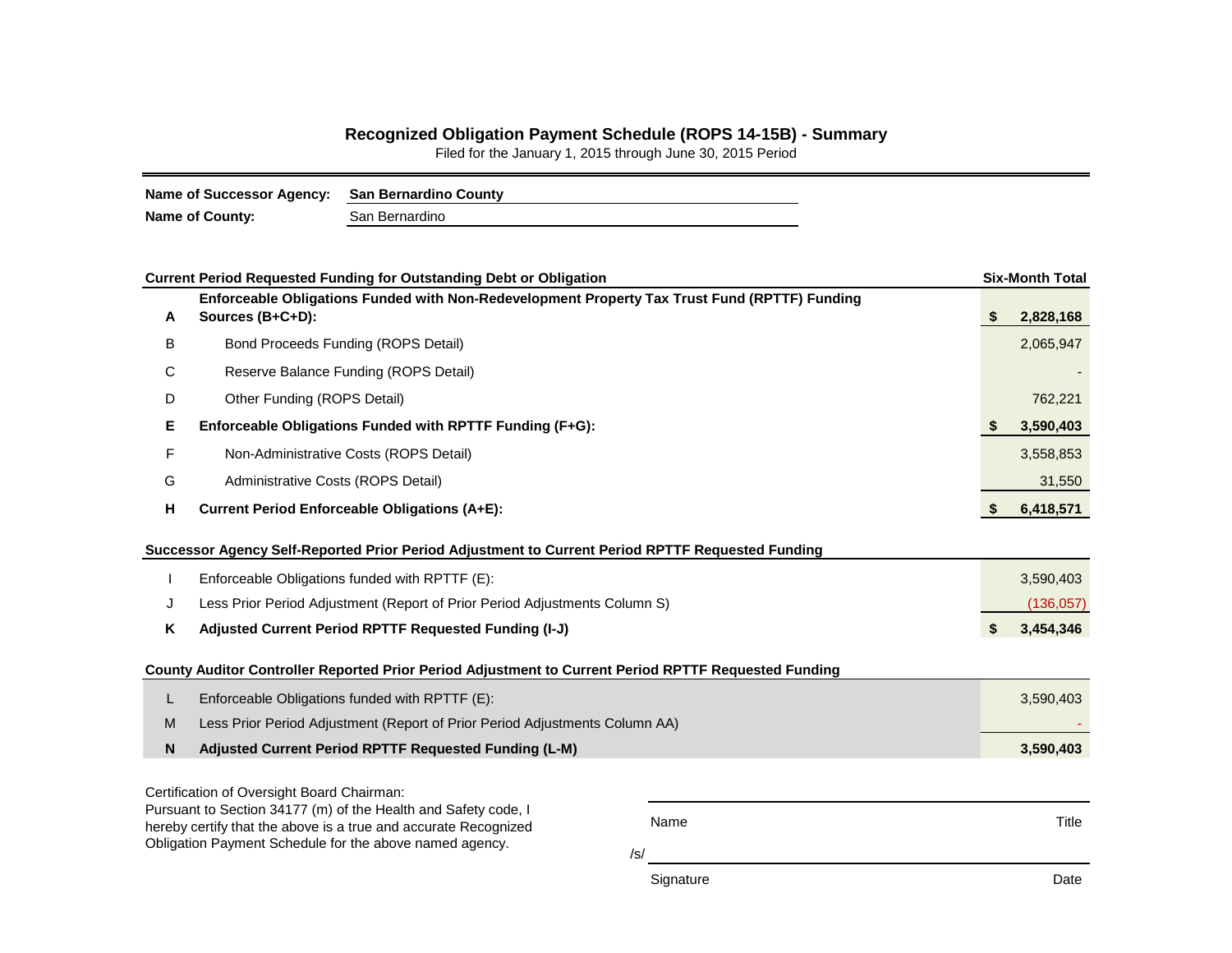|        |                                                                           |                                          |                        |                                       |                                                      | Recognized Obligation Payment Schedule (ROPS 14-15B) - ROPS Detail<br>January 1, 2015 through June 30, 2015<br>(Report Amounts in Whole Dollars) |                     |                                          |                     |                                   |                                                          |                               |                        |                 |                                     |
|--------|---------------------------------------------------------------------------|------------------------------------------|------------------------|---------------------------------------|------------------------------------------------------|--------------------------------------------------------------------------------------------------------------------------------------------------|---------------------|------------------------------------------|---------------------|-----------------------------------|----------------------------------------------------------|-------------------------------|------------------------|-----------------|-------------------------------------|
| A      | в                                                                         | C                                        | D                      | Е.                                    | F.                                                   | G                                                                                                                                                | н                   |                                          | $\mathbf{J}$        | К                                 | $\mathbf{I}$                                             | M                             | N                      | $\circ$         | P                                   |
|        |                                                                           |                                          |                        |                                       |                                                      |                                                                                                                                                  |                     |                                          |                     |                                   |                                                          | <b>Funding Source</b>         |                        |                 |                                     |
|        |                                                                           |                                          |                        |                                       |                                                      |                                                                                                                                                  |                     |                                          |                     |                                   | Non-Redevelopment Property Tax Trust Fund<br>(Non-RPTTF) |                               | <b>RPTTF</b>           |                 |                                     |
|        |                                                                           |                                          |                        | Contract/Agreement Contract/Agreement |                                                      |                                                                                                                                                  |                     | <b>Total Outstanding</b>                 |                     |                                   | Reserve                                                  |                               |                        |                 |                                     |
| Item # | <b>Project Name / Debt Obligation</b>                                     | <b>Obligation Type</b>                   | <b>Execution Date</b>  | <b>Termination Date</b>               | Payee                                                | <b>Description/Project Scope</b>                                                                                                                 | <b>Project Area</b> | <b>Debt or Obligation</b><br>226.701.965 | Retired             | <b>Bond Proceeds</b><br>2,065,947 | <b>Balance</b>                                           | <b>Other Funds</b><br>762.221 | Non-Admin<br>3.558.853 | Admin<br>31,550 | <b>Six-Month Total</b><br>6.418.571 |
|        | 2005 Series A TAB - San Sevaine                                           | Bonds Issued On or                       | 2/13/2005              | 1/2035                                | Bank of NY                                           | San Sevaine 2005 Series A TABs                                                                                                                   | San Sevaine         | 79,251,73                                | N                   |                                   |                                                          |                               | 1,209,625              |                 | 1,209,62                            |
|        | 2010 Series A & B TABs - San<br>Sevaine                                   | Bonds Issued On or<br>Before 12/31/10    | 1/10/2010              | 9/1/2040                              | Bank of NY                                           | San Sevaine 2010 Series A & B TABs                                                                                                               | San Sevaine         | 79,087,657                               | N                   |                                   |                                                          | 241,461                       | 1,010,58               |                 | 1,252,042                           |
|        | 2010 Series A TAB - Cedar Glen                                            | Bonds Issued On or<br>Before 12/31/10    | 10/21/2010             | 9/1/2040                              | Bank of NY                                           | Cedar Glen 2010 Series A TAB                                                                                                                     | Cedar Glen          | 8,902,76                                 | N                   |                                   |                                                          |                               | 141,397                |                 | 141,397                             |
|        | 2005 Series A TAB - Debt Service<br>Reserve                               | Reserves                                 | 12/13/2005             | 9/1/2034                              | Bank of NY                                           | San Sevaine 2005 Series A TABs                                                                                                                   | San Sevaine         | 677,500                                  | N                   |                                   |                                                          |                               | 677,500                |                 | 677,500                             |
|        | 2010 Series A & B TABs - DS<br>eserve                                     | Reserves                                 | 11/10/2010             | 9/1/2040                              | Bank of NY                                           | San Sevaine 2010 Series A & B TABs                                                                                                               | San Sevaine         | 102,500                                  | N                   |                                   |                                                          |                               | 102,500                |                 | 102,500                             |
|        | 2010 Series A TAB - DS Reserve<br><b>Contract for Consulting Services</b> | Reserves<br><b>Professional Services</b> | 10/21/2010<br>5/3/2005 | 9/1/2040<br>5/3/2025                  | Bank of NY<br>HDL Coren & Cone                       | Cedar Glen 2010 Series A TAB<br><b>Financial Consulting</b>                                                                                      | Cedar Glen          | 80,000<br>45,000                         | $\overline{N}$<br>N |                                   |                                                          |                               | 80,000<br>2,000        |                 | 80,000<br>2,000                     |
|        |                                                                           |                                          |                        |                                       |                                                      |                                                                                                                                                  |                     |                                          |                     |                                   |                                                          |                               |                        |                 |                                     |
|        | 10 Bond Counsel                                                           | Professional Services 7/1/2013           |                        | 6/30/2025                             | Various                                              | Consulting Support required by<br>Legislation                                                                                                    | All                 | 45,000                                   | N                   |                                   |                                                          |                               | 2,000                  |                 | 2,000                               |
|        | 1 Litigation Professional Services                                        | Litigation                               | 1/1/2013               | 6/30/2025                             | Various                                              | Consulting Support required by<br>Legislation                                                                                                    | All                 | 50,000                                   | N                   |                                   |                                                          |                               | 50,000                 |                 | 50,000                              |
|        | <b>12 Central Services</b>                                                | Miscellaneous                            | 1/1/2013               | 3/30/2025                             | County of San Bernardino                             | County Services                                                                                                                                  | All                 | 40,000                                   | $\overline{N}$      |                                   |                                                          | 14,000                        |                        | 6.000           | 20,000                              |
|        | ounty Wide Cost Allocation<br>14 County of San Bernardino and             | Miscellaneous<br>Miscellaneous           | /1/2013<br>/1/2013     | /30/2025<br>/30/2025                  | County of San Bernardino<br>County of San Bernardino | <b>Seneral County Services</b><br><b>General County Services</b>                                                                                 | All<br>All          | 50,000<br>250,000                        | N<br>N              |                                   |                                                          | 7,260<br>17,000               |                        | 3.000           | 7,260<br>20,000                     |
|        | arious others                                                             |                                          |                        |                                       | and various others                                   |                                                                                                                                                  |                     |                                          |                     |                                   |                                                          |                               |                        |                 |                                     |
|        | <b>15 EDA Cost Allocation Obligation</b>                                  | Miscellaneous                            | 1/1/2013               | 3/30/2025                             | County of San Bernardino                             | <b>General EDA Support</b>                                                                                                                       | All                 | 700,000                                  | N                   |                                   |                                                          | 37,500                        |                        | 6.000           | 43,500                              |
|        | 16 Salaries & Benefits Direct                                             | Project Management<br>Costs              | 1/1/2013               | 30/2025                               | /arious Employees                                    | Salary & Benefit Costs                                                                                                                           | All                 | 1.000.000                                | N                   |                                   |                                                          | 185,000                       | 66,250                 | 16.55           | 267,800                             |
|        | 17 Incentive Agreement                                                    | <b>Business Incentive</b><br>Agreements  | 4/5/2005               | 10/1/2016                             | <b>Mohawk Carpets</b>                                | <b>Business Attraction</b>                                                                                                                       | San Sevaine         | 2,000,000                                | $\overline{N}$      |                                   |                                                          | 250,000                       |                        |                 | 250,000                             |
|        | 18 Legal Consultant                                                       | Legal                                    | 12/16/2008             | 6/30/2025                             | Goldfarb & Lioman                                    | Outside Legal Counsel                                                                                                                            | All                 | 200,000                                  | $\overline{N}$      |                                   |                                                          | 5.000                         |                        |                 | 5,000                               |
|        | 19 Contract for Consulting Services                                       | Professional Services                    | 11/13/2009             | 3/30/2025                             | <b>CSG Advisors Inc.</b>                             | Financial Consulting                                                                                                                             | All                 | 40,00                                    | N                   |                                   |                                                          |                               | 2,000                  |                 | 2,000                               |
|        | 20 County Counsel                                                         | Legal                                    | 1/1/2013               | 6/30/2025                             | County of San Bernardino                             | Legal Services                                                                                                                                   | All                 | 500,000                                  | N                   |                                   |                                                          |                               | 10,000                 |                 | 10,000                              |
|        | 21 Audit Consulting Services                                              | <b>Professional Services</b>             | 8/15/2012              | 3/30/2025                             | RAMS                                                 | Per Bond Documents                                                                                                                               | All                 | 500,000                                  | N                   |                                   |                                                          |                               | 16,000                 |                 | 16,000                              |
|        | 23 Financial - Professional Services<br><b>KMA</b>                        | Professional Services 8/15/2012          |                        | 3/30/2025                             | Keyser Marston Associates                            | <b>Financial Consulting</b>                                                                                                                      | All                 | 20,000                                   | N                   |                                   |                                                          |                               | 4,000                  |                 | 4,000                               |
|        | 24 Office Rent                                                            | Admin Costs                              | 1/1/2013               | 6/30/2025                             | County of San Bernardino                             | Office Space                                                                                                                                     | All                 | 1,000,000                                | $\overline{N}$      |                                   |                                                          | 5.000                         |                        |                 | 5,000                               |
|        | 25 Maintenance of Properties                                              | Property<br>Maintenance                  | /1/2013                | 3/30/2025                             | Various                                              | Prop Management & Maintenance                                                                                                                    | All                 | 300,000                                  | N                   |                                   |                                                          |                               | 30,000                 |                 | 30,000                              |
|        | 26 Real Estate Professional Services<br>Long Range Property Plan - RSG    | Property Dispositions 8/15/2012          |                        | 6/30/2025                             | Rosenow Spevacek Group                               | Consulting Support required by<br>egislation                                                                                                     | All                 | 15,000                                   | N                   |                                   |                                                          |                               | 5,000                  |                 | 5,000                               |
|        | 35 City of Fontana                                                        | mprovement/Infrastr<br><b>ICfure</b>     | 5/3/2011               | 3/30/2025                             | City of Fontana                                      | Road Improvements                                                                                                                                | San Sevaine         | 2,065,947                                | N                   | 2,065,947                         |                                                          |                               |                        |                 | 2,065,947                           |
|        | 36 Transportation - Cherry - Whittram<br>Ave to Foothill (H13630)         | mprovement/Infrastr<br>ucture            | 5/3/2011               | 3/30/2025                             | County of San Bernardino,<br>Public Works            | Road Improvements - Remove Project<br>Completed                                                                                                  | San Sevaine         |                                          | Y                   |                                   |                                                          |                               |                        |                 |                                     |
|        | 37 Cherry @ 110 Interchange<br>Construction (H13514)                      | mprovement/Infrastr<br>ucture            | 1/25/2011              | 3/30/2025                             | County of San Bernardino,<br><b>Public Works</b>     | Road Improvements - Remove Project<br>Completed                                                                                                  | San Sevaine         |                                          | Y                   |                                   |                                                          |                               |                        |                 |                                     |
|        | <b>Future Projects in Cedar Glen using</b><br>onds Proceeds               | Improvement/Infrast<br><b>cture</b>      | 1/1/2013               | 3/0/2025                              | <b>Various Contractors</b>                           | Expend Unencumbured Bond Proceeds Cedar Glen<br>n Cedar Glen Area                                                                                |                     |                                          | Y                   |                                   |                                                          |                               |                        |                 |                                     |
|        | Future Projects in San Sevaine Area<br>sing Bonds Proceeds                | Improvement/Infrast<br>icture            | 1/1/2013               | 3/30/2025                             | <b>Various Contractors</b>                           | <b>Expend Unencumbured Bond Proceeds San Sevaine</b><br>n San Sevaine Area                                                                       |                     |                                          | Y                   |                                   |                                                          |                               |                        |                 |                                     |
|        | <b>Future Projects in San Sevaine Area</b><br>sing Bonds Proceeds         | Improvement/Infrast<br><b>ICfure</b>     | 1/1/2013               | 3/30/2025                             | <b>Various Contractors</b>                           | <b>Expend Unencumbured Bond Proceeds San Sevaine</b><br>in San Sevaine Area                                                                      |                     |                                          | $\mathbf{Y}$        |                                   |                                                          |                               |                        |                 |                                     |
|        | <b>Other Outside Consultants</b>                                          | <b>Professional Services</b>             | 1/1/2013               | 3/30/2025                             | Various                                              | <b>Professional Services Required by</b>                                                                                                         |                     |                                          | N                   |                                   |                                                          |                               |                        |                 |                                     |
|        | 42 County of San Bernardino Special<br><b>Districts</b>                   | Improvement/Infrastr<br><b>ucture</b>    | 9/15/2009              | /30/2025                              | County of San Bernardino<br><b>Special Districts</b> | Water System Improvements with<br>safety & fire implications for Phase 2 of<br>phases                                                            | Cedar Glen          | 4,000,00                                 | N                   |                                   |                                                          |                               |                        |                 |                                     |
|        | 44 County of San Bernardino Special<br><b>Districts</b>                   | Improvement/Infrastr<br><b>ucture</b>    | 11/22/2005             | 3/0/2025                              | County of San Bernardino<br><b>Special Districts</b> | Water System Improvements with<br>safety & fire implications                                                                                     | <b>Cedar Glen</b>   | 5,000,000                                | N                   |                                   |                                                          |                               |                        |                 |                                     |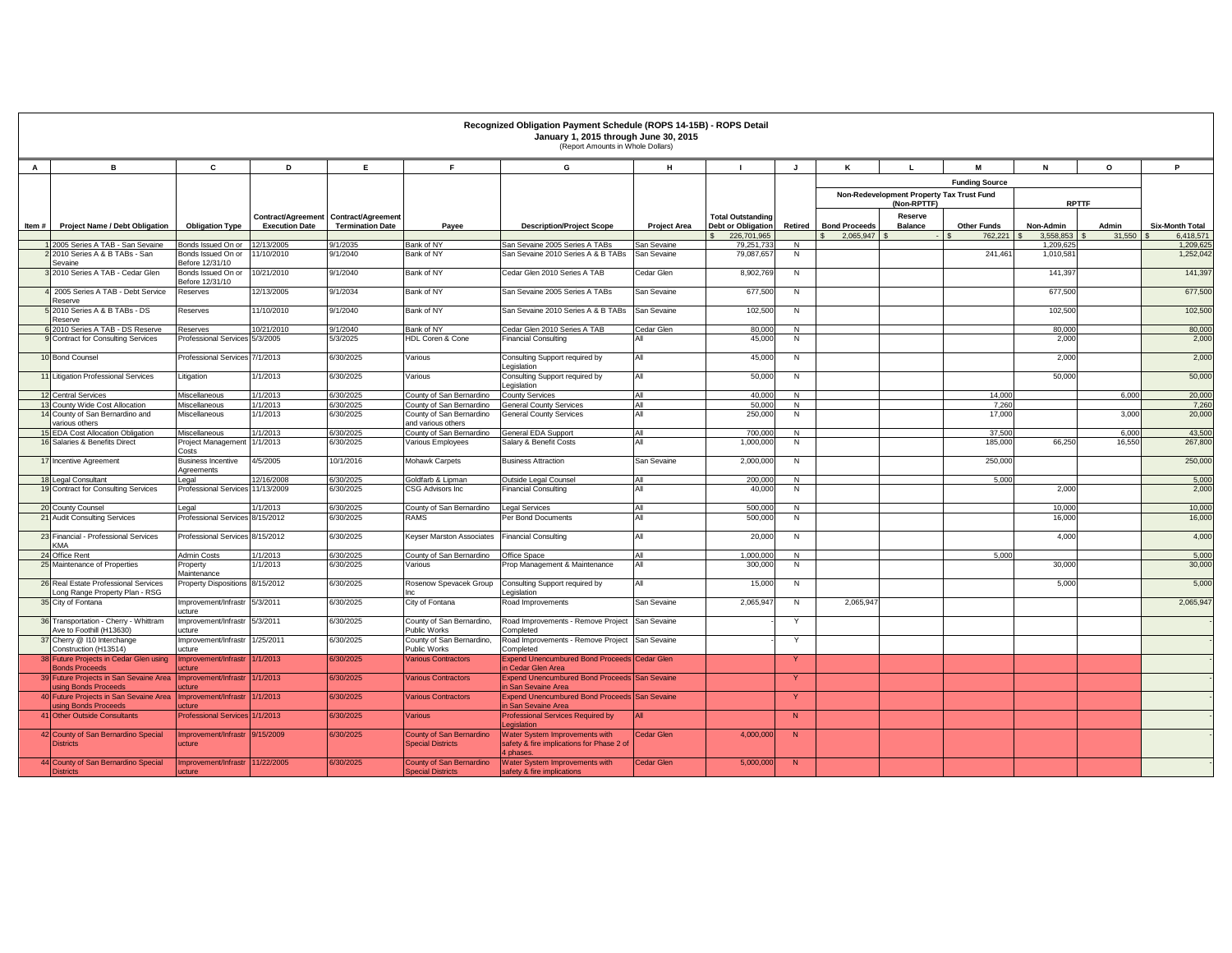|              |                                                                            |                                                    |                                    |                                       |                                   | Recognized Obligation Payment Schedule (ROPS 14-15B) - ROPS Detail<br>January 1, 2015 through June 30, 2015<br>(Report Amounts in Whole Dollars) |                                          |                           |                                  |                       |                                                          |                       |              |         |                        |
|--------------|----------------------------------------------------------------------------|----------------------------------------------------|------------------------------------|---------------------------------------|-----------------------------------|--------------------------------------------------------------------------------------------------------------------------------------------------|------------------------------------------|---------------------------|----------------------------------|-----------------------|----------------------------------------------------------|-----------------------|--------------|---------|------------------------|
| $\mathbf{A}$ | в                                                                          | c                                                  | D                                  | E                                     | F.                                | G                                                                                                                                                | н                                        | $\blacksquare$            | J                                | ĸ                     | $\mathbf{L}$                                             | M                     | N            | $\circ$ | P                      |
|              |                                                                            |                                                    |                                    |                                       |                                   |                                                                                                                                                  |                                          |                           |                                  |                       |                                                          | <b>Funding Source</b> |              |         |                        |
|              |                                                                            |                                                    |                                    |                                       |                                   |                                                                                                                                                  |                                          |                           |                                  |                       | Non-Redevelopment Property Tax Trust Fund<br>(Non-RPTTF) |                       | <b>RPTTF</b> |         |                        |
|              |                                                                            |                                                    |                                    | Contract/Agreement Contract/Agreement |                                   |                                                                                                                                                  |                                          | <b>Total Outstanding</b>  |                                  |                       | Reserve                                                  |                       |              |         |                        |
|              | Item # Project Name / Debt Obligation<br>45 County of San Bernardino Cedar | <b>Obligation Type</b><br><b>City/County Loans</b> | <b>Execution Date</b><br>12/6/2005 | <b>Termination Date</b><br>6/30/2025  | Payee<br>County of San Bernardino | <b>Description/Project Scope</b><br><b>Repayment of County loan</b>                                                                              | <b>Project Area</b><br><b>Cedar Glen</b> | <b>Debt or Obligation</b> | -Y                               | Retired Bond Proceeds | <b>Balance</b>                                           | <b>Other Funds</b>    | Non-Admin    | Admin   | <b>Six-Month Total</b> |
|              | Glen Water Project Loan<br>46 County of San Bernardino Cedar               | On or Before 6/27/1<br><b>City/County Loans</b>    | 9/21/2004                          | 6/30/2025                             | County of San Bernardino          | <b>Repayment of County loan</b>                                                                                                                  | Cedar Glen                               |                           | Y                                |                       |                                                          |                       |              |         |                        |
|              | Glen Startup Loan                                                          | On or Before 6/27/1                                |                                    |                                       |                                   |                                                                                                                                                  |                                          |                           |                                  |                       |                                                          |                       |              |         |                        |
|              | 47 County of San Bernardino Cedar<br><b>Glen Loan for Road Study</b>       | <b>City/County Loans</b><br>On or Before 6/27/1    | 7/12/2005                          | 6/30/2025                             | County of San Bernardino          | Repayment of County loan                                                                                                                         | Cedar Glen                               |                           | Y                                |                       |                                                          |                       |              |         |                        |
|              | 48 County of San Bernardino Mission<br><b>Blvd Startup Loan</b>            | <b>City/County Loans</b><br>On or Before 6/27/1    | 9/21/2004                          | 6/30/2025                             | County of San Bernardino          | Repayment of County loan                                                                                                                         | <b>Mission Blvd Joint</b>                |                           | $\mathbf{Y}$                     |                       |                                                          |                       |              |         |                        |
|              | 49 20% Housing Asset Fund - Loan<br>Repayment                              | City/County Loans<br>On or Before 6/27/11          | 1/1/2013                           | 6/30/2025                             | <b>Housing Successor</b>          | 20% Housing Portion of County Loan<br>Repayments                                                                                                 | Cedar Glen and<br>Mission Blvd.          | 2,555,772                 | $\overline{N}$                   |                       |                                                          |                       |              |         |                        |
|              | 51 Unspent Bond Proceeds from<br>Issuances prior to 2011                   | Miscellaneous                                      | 2/25/2014                          | 7/1/2025                              | County of San Bernardino          | Transfer Unencumbered Bond<br>Proceeds to the County                                                                                             |                                          | 23,000,000                | N                                |                       |                                                          |                       |              |         |                        |
|              | 52 Reestablishing Loan Agreement with<br>County                            | City/County Loans<br>After 6/27/11                 | 2/25/2014                          | 7/1/2025                              | County of San Bernardino          | Repayment of County loan                                                                                                                         |                                          | 10,223,087                | N                                |                       |                                                          |                       |              |         |                        |
|              | 53 Housing Adminstration                                                   | Admin Costs                                        | 7/1/2014                           | 9/1/2040                              | <b>Housing Successor</b>          | Administrative Costs incurred by<br><b>Housing Successor</b>                                                                                     |                                          | 5,000,000                 | N                                |                       |                                                          |                       | 150,000      |         | 150,000                |
| 54           |                                                                            |                                                    |                                    |                                       |                                   |                                                                                                                                                  |                                          |                           | $\overline{N}$                   |                       |                                                          |                       |              |         |                        |
| 55<br>56     |                                                                            |                                                    |                                    |                                       |                                   |                                                                                                                                                  |                                          |                           | N<br>N                           |                       |                                                          |                       |              |         |                        |
| 57<br>58     |                                                                            |                                                    |                                    |                                       |                                   |                                                                                                                                                  |                                          |                           | $\overline{N}$<br>N              |                       |                                                          |                       |              |         |                        |
| 59           |                                                                            |                                                    |                                    |                                       |                                   |                                                                                                                                                  |                                          |                           | $\overline{N}$                   |                       |                                                          |                       |              |         |                        |
| 60           |                                                                            |                                                    |                                    |                                       |                                   |                                                                                                                                                  |                                          |                           | $\overline{N}$                   |                       |                                                          |                       |              |         |                        |
| 61<br>62     |                                                                            |                                                    |                                    |                                       |                                   |                                                                                                                                                  |                                          |                           | N<br>$\overline{N}$              |                       |                                                          |                       |              |         |                        |
| 63           |                                                                            |                                                    |                                    |                                       |                                   |                                                                                                                                                  |                                          |                           | N                                |                       |                                                          |                       |              |         |                        |
| 64<br>65     |                                                                            |                                                    |                                    |                                       |                                   |                                                                                                                                                  |                                          |                           | N<br>N                           |                       |                                                          |                       |              |         |                        |
| 66           |                                                                            |                                                    |                                    |                                       |                                   |                                                                                                                                                  |                                          |                           | N                                |                       |                                                          |                       |              |         |                        |
| 67<br>68     |                                                                            |                                                    |                                    |                                       |                                   |                                                                                                                                                  |                                          |                           | $\overline{N}$<br>$\overline{N}$ |                       |                                                          |                       |              |         |                        |
| 69           |                                                                            |                                                    |                                    |                                       |                                   |                                                                                                                                                  |                                          |                           | $\overline{N}$                   |                       |                                                          |                       |              |         |                        |
| 70           |                                                                            |                                                    |                                    |                                       |                                   |                                                                                                                                                  |                                          |                           | N                                |                       |                                                          |                       |              |         |                        |
| 71<br>72     |                                                                            |                                                    |                                    |                                       |                                   |                                                                                                                                                  |                                          |                           | N<br>$\overline{N}$              |                       |                                                          |                       |              |         |                        |
| 73           |                                                                            |                                                    |                                    |                                       |                                   |                                                                                                                                                  |                                          |                           | N                                |                       |                                                          |                       |              |         |                        |
| 74<br>75     |                                                                            |                                                    |                                    |                                       |                                   |                                                                                                                                                  |                                          |                           | N<br>N                           |                       |                                                          |                       |              |         |                        |
| 76           |                                                                            |                                                    |                                    |                                       |                                   |                                                                                                                                                  |                                          |                           | N                                |                       |                                                          |                       |              |         |                        |
| 77<br>78     |                                                                            |                                                    |                                    |                                       |                                   |                                                                                                                                                  |                                          |                           | $\overline{N}$<br>N              |                       |                                                          |                       |              |         |                        |
| 79           |                                                                            |                                                    |                                    |                                       |                                   |                                                                                                                                                  |                                          |                           | N                                |                       |                                                          |                       |              |         |                        |
| 80           |                                                                            |                                                    |                                    |                                       |                                   |                                                                                                                                                  |                                          |                           | $\overline{N}$                   |                       |                                                          |                       |              |         |                        |
| 81<br>82     |                                                                            |                                                    |                                    |                                       |                                   |                                                                                                                                                  |                                          |                           | N<br>N                           |                       |                                                          |                       |              |         |                        |
| 83           |                                                                            |                                                    |                                    |                                       |                                   |                                                                                                                                                  |                                          |                           | N                                |                       |                                                          |                       |              |         |                        |
| 84<br>85     |                                                                            |                                                    |                                    |                                       |                                   |                                                                                                                                                  |                                          |                           | N<br>$\overline{N}$              |                       |                                                          |                       |              |         |                        |
| 86           |                                                                            |                                                    |                                    |                                       |                                   |                                                                                                                                                  |                                          |                           | $\overline{N}$                   |                       |                                                          |                       |              |         |                        |
| 87           |                                                                            |                                                    |                                    |                                       |                                   |                                                                                                                                                  |                                          |                           | $\overline{N}$                   |                       |                                                          |                       |              |         |                        |
| 88<br>89     |                                                                            |                                                    |                                    |                                       |                                   |                                                                                                                                                  |                                          |                           | N<br>N                           |                       |                                                          |                       |              |         |                        |
| 90           |                                                                            |                                                    |                                    |                                       |                                   |                                                                                                                                                  |                                          |                           | N                                |                       |                                                          |                       |              |         |                        |
| 91<br>92     |                                                                            |                                                    |                                    |                                       |                                   |                                                                                                                                                  |                                          |                           | N<br>N                           |                       |                                                          |                       |              |         |                        |
| 93           |                                                                            |                                                    |                                    |                                       |                                   |                                                                                                                                                  |                                          |                           | N                                |                       |                                                          |                       |              |         |                        |
| 94<br>95     |                                                                            |                                                    |                                    |                                       |                                   |                                                                                                                                                  |                                          |                           | N<br>$\overline{N}$              |                       |                                                          |                       |              |         |                        |
|              |                                                                            |                                                    |                                    |                                       |                                   |                                                                                                                                                  |                                          |                           |                                  |                       |                                                          |                       |              |         |                        |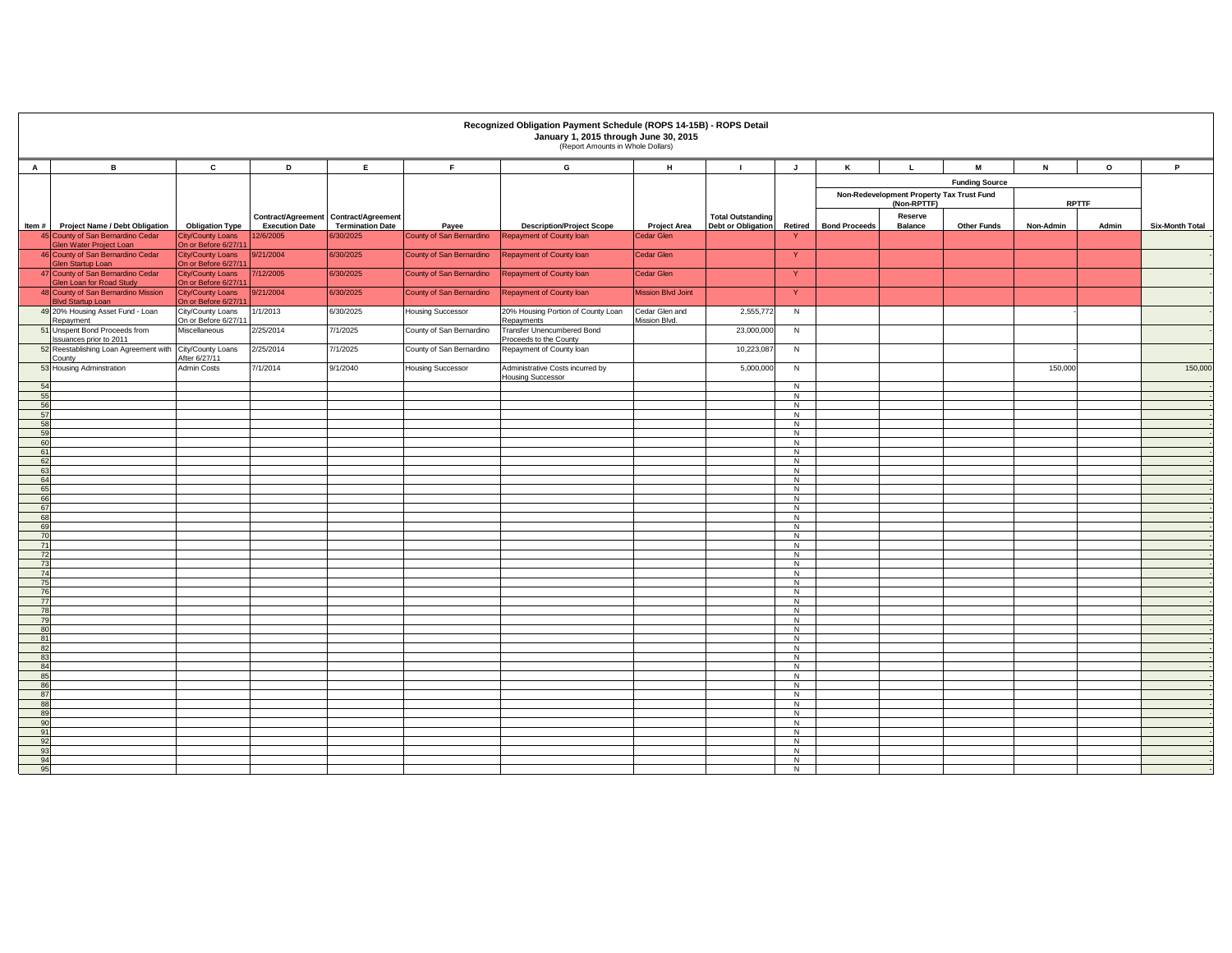#### **Recognized Obligation Payment Schedule (ROPS 14-15B) - Report of Cash Balances**

(Report Amounts in Whole Dollars)

|              | Pursuant to Health and Safety Code section 34177 (I), Redevelopment Property Tax Trust Fund (RPTTF) may be listed as a source of payment on the ROPS, but only to the extent no other funding source is available or |                                                 |                                                |                                                                               |                                                                                                         |                  |                                  |                                                                                                                                                                                  |
|--------------|----------------------------------------------------------------------------------------------------------------------------------------------------------------------------------------------------------------------|-------------------------------------------------|------------------------------------------------|-------------------------------------------------------------------------------|---------------------------------------------------------------------------------------------------------|------------------|----------------------------------|----------------------------------------------------------------------------------------------------------------------------------------------------------------------------------|
|              | when payment from property tax revenues is required by an enforceable obligation. For tips on how to complete the Report of Cash Balances Form, see https://rad.dof.ca.gov/rad-                                      |                                                 |                                                |                                                                               |                                                                                                         |                  |                                  |                                                                                                                                                                                  |
|              | sa/pdf/Cash Balance Agency Tips Sheet.pdf.                                                                                                                                                                           |                                                 |                                                |                                                                               |                                                                                                         |                  |                                  |                                                                                                                                                                                  |
| $\mathsf{A}$ | B                                                                                                                                                                                                                    | C                                               | D                                              | E.                                                                            | F                                                                                                       | G                | н                                |                                                                                                                                                                                  |
|              |                                                                                                                                                                                                                      |                                                 |                                                |                                                                               |                                                                                                         |                  |                                  |                                                                                                                                                                                  |
|              |                                                                                                                                                                                                                      |                                                 | <b>Bond Proceeds</b>                           |                                                                               | <b>Reserve Balance</b>                                                                                  | Other            | <b>RPTTF</b>                     |                                                                                                                                                                                  |
|              | <b>Cash Balance Information by ROPS Period</b>                                                                                                                                                                       | <b>Bonds Issued</b><br>on or before<br>12/31/10 | <b>Bonds Issued</b><br>on or after<br>01/01/11 | <b>Prior ROPS</b><br>period balances<br>and DDR RPTTF<br>balances<br>retained | <b>Prior ROPS</b><br><b>RPTTF</b><br>distributed as<br>reserve for<br>future period(s)   Interest, Etc. | Rent,<br>Grants, | Non-Admin<br>and<br><b>Admin</b> | <b>Comments</b>                                                                                                                                                                  |
|              |                                                                                                                                                                                                                      |                                                 |                                                |                                                                               |                                                                                                         |                  |                                  |                                                                                                                                                                                  |
|              | ROPS 13-14B Actuals (01/01/14 - 06/30/14)<br>1 Beginning Available Cash Balance (Actual 01/01/14)                                                                                                                    | 32,668,173                                      |                                                | 2,853,300                                                                     |                                                                                                         | 1,867,615        |                                  | Balanced taken from ROPS 14-15A Report of<br>Cash Balances Line 6. See Schedule 4 from<br>ROPS 14-15A for reconciliation from County FAS<br>system to DOF reported amounts.      |
|              | 2 Revenue/Income (Actual 06/30/14)<br>RPTTF amounts should tie to the ROPS 13-14B distribution from the<br>County Auditor-Controller during January 2014                                                             | 36.530                                          |                                                | 134,867                                                                       |                                                                                                         | 845,419          | 3,519,619                        | Increase Revenue for Reserve Balance for<br>Release of \$125,000 for Admin Allow approved<br>on ROPS 13-14B and used in ROPS 14-15A.<br>Reserved \$241,461,R7EDR received during |
| 3            | <b>Expenditures for ROPS 13-14B Enforceable Obligations (Actual</b><br>06/30/14)<br>RPTTF amounts, H3 plus H4 should equal total reported actual<br>expenditures in the Report of PPA, Columns L and Q               | 2,051,823                                       |                                                | 125,000                                                                       |                                                                                                         | 329,900          |                                  | 3,383,562 Taken from PPA Schedule                                                                                                                                                |
| 4            | Retention of Available Cash Balance (Actual 06/30/14)<br>RPTTF amount retained should only include the amounts distributed for<br>debt service reserve(s) approved in ROPS 13-14B                                    | 6,932,775                                       |                                                |                                                                               |                                                                                                         |                  |                                  | Cash held by fiscal agent                                                                                                                                                        |
|              | 5 ROPS 13-14B RPTTF Prior Period Adjustment<br>RPTTF amount should tie to the self-reported ROPS 13-14B PPA in the<br>Report of PPA, Column S                                                                        |                                                 |                                                | No entry required                                                             |                                                                                                         |                  |                                  | 136,057 Taken from PPA Schedule                                                                                                                                                  |
| 6            | <b>Ending Actual Available Cash Balance</b><br>C to G = $(1 + 2 - 3 - 4)$ , H = $(1 + 2 - 3 - 4 - 5)$                                                                                                                | 23,720,105                                      |                                                | 2,863,167                                                                     |                                                                                                         | 2,383,134        |                                  |                                                                                                                                                                                  |
|              | ROPS 14-15A Estimate (07/01/14 - 12/31/14)                                                                                                                                                                           |                                                 |                                                |                                                                               |                                                                                                         |                  |                                  |                                                                                                                                                                                  |
|              | Beginning Available Cash Balance (Actual 07/01/14)<br>$(C, D, E, G = 4 + 6, F = H4 + F4 + F6, and H = 5 + 6)$                                                                                                        | 30,652,880                                      |                                                | 2,863,167                                                                     |                                                                                                         | 2,383,134        | 136,057                          |                                                                                                                                                                                  |
|              | 8  Revenue/Income (Estimate 12/31/14)<br>RPTTF amounts should tie to the ROPS 14-15A distribution from the<br>County Auditor-Controller during June 2014                                                             |                                                 |                                                |                                                                               |                                                                                                         | 890,000          |                                  | \$250,000 Mohawk flow-through contract,<br>454,992 \$240,000 RZEDB Rebate and \$400,000 Other                                                                                    |
|              | 9 Expenditures for ROPS 14-15A Enforceable Obligations (Estimate<br>12/31/14)                                                                                                                                        | 23,720,105                                      |                                                | 2,488,169                                                                     |                                                                                                         | 1,497,607        |                                  | 454,992 Amounts per ROPS 14-15A Final Approval Letter                                                                                                                            |
|              | 10 Retention of Available Cash Balance (Estimate 12/31/14)<br>RPTTF amount retained should only include the amount distributed for<br>debt service reserve(s) approved in ROPS 14-15A                                | 6,932,775                                       |                                                |                                                                               |                                                                                                         |                  |                                  |                                                                                                                                                                                  |
|              | 11 Ending Estimated Available Cash Balance (7 + 8 - 9 -10)                                                                                                                                                           |                                                 |                                                | 374,998                                                                       |                                                                                                         | 1,775,527        | 136,057                          |                                                                                                                                                                                  |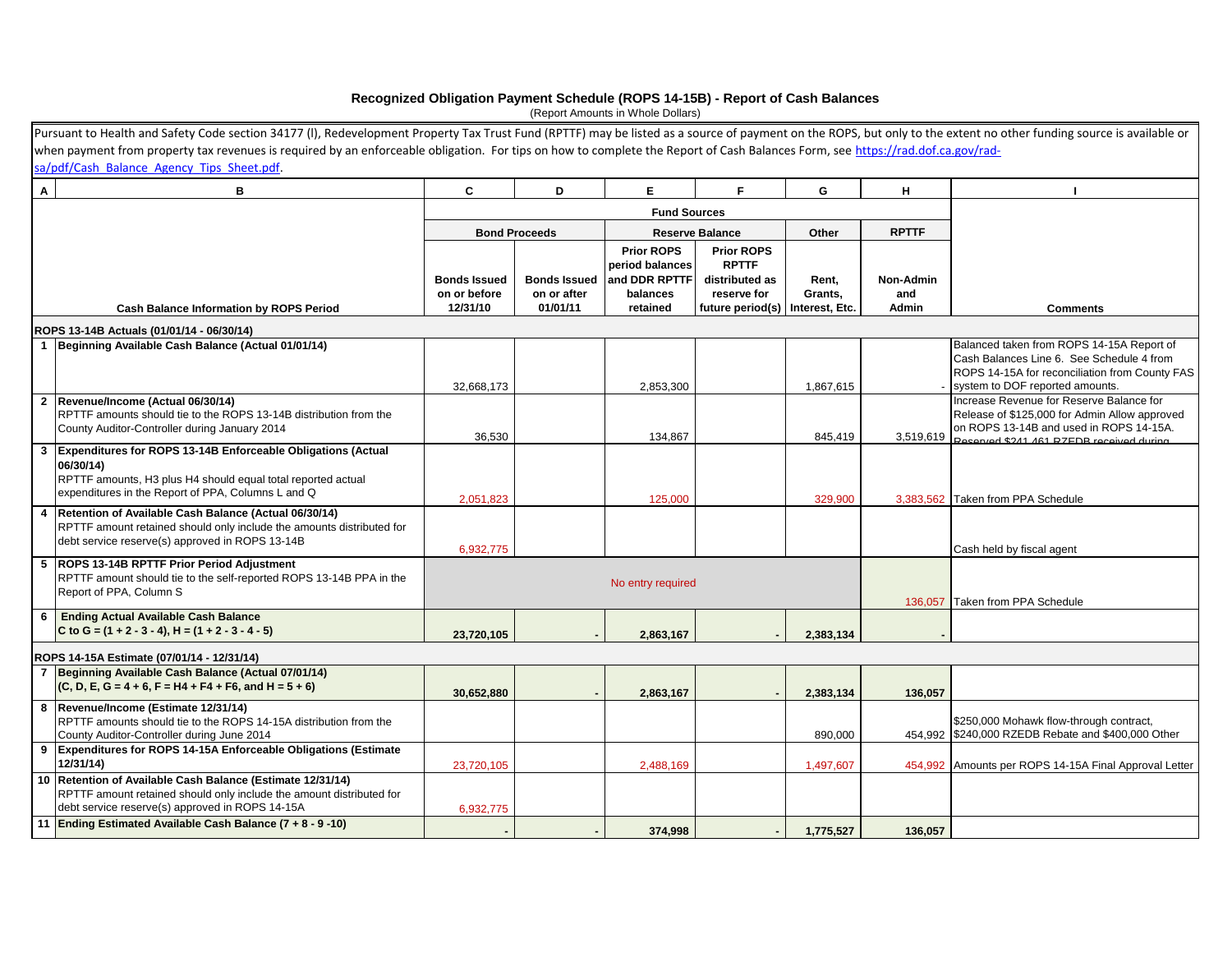|        | Recognized Obligation Payment Schedule (ROPS 14-15B) - Report of Prior Period Adjustments<br>Reported for the ROPS 13-14B (January 1, 2014 through June 30, 2014) Period Pursuant to Health and Safety Code (HSC) section 34186 (a)<br>(Report Amounts in Whole Dollars) |              |                      |           |                         |                               |              |             |                        |                                                                                                    |                                                                                                                                                                                                                                                                                                                                                                                                                                                                  |                        |                                                                          |                           |                                                                                             |                                            |          |                                                                                                           |                                                                                                      |                                                                                                                                                                                                                                                                                                                                                                                  |                                            |               |            |                                            |           |            |                                                                             |                     |
|--------|--------------------------------------------------------------------------------------------------------------------------------------------------------------------------------------------------------------------------------------------------------------------------|--------------|----------------------|-----------|-------------------------|-------------------------------|--------------|-------------|------------------------|----------------------------------------------------------------------------------------------------|------------------------------------------------------------------------------------------------------------------------------------------------------------------------------------------------------------------------------------------------------------------------------------------------------------------------------------------------------------------------------------------------------------------------------------------------------------------|------------------------|--------------------------------------------------------------------------|---------------------------|---------------------------------------------------------------------------------------------|--------------------------------------------|----------|-----------------------------------------------------------------------------------------------------------|------------------------------------------------------------------------------------------------------|----------------------------------------------------------------------------------------------------------------------------------------------------------------------------------------------------------------------------------------------------------------------------------------------------------------------------------------------------------------------------------|--------------------------------------------|---------------|------------|--------------------------------------------|-----------|------------|-----------------------------------------------------------------------------|---------------------|
|        |                                                                                                                                                                                                                                                                          |              |                      |           |                         |                               |              |             |                        |                                                                                                    | ROPS 13-14B Successor Agency (SA) Self-reported Prior Period Adjustments (PPA): Pursuant to HSC Section 34186 (a), SAs are required to report the differences between their actual available funding and their actual expendit<br>ROPS 14-158 (January through June 2015) period will be offset by the SA's self-reported ROPS 13-14B prior period adjustment. HSC Section 34186 (a) also specifies that the prior period adjustments self-reported by SAs are s |                        |                                                                          |                           |                                                                                             |                                            |          |                                                                                                           |                                                                                                      | ROPS 13-14B CAC PPA: To be completed by the CAC upon submittal of the ROPS 14-15B by the SA to Finance and the CAC. Note that CACs<br>will need to enter their own formulas at the line item level pursuant to the manner in which they calculate the PPA. Also note that the Admin<br>amounts do not need to be listed at the line item level and may be entered as a lump sum. |                                            |               |            |                                            |           |            |                                                                             |                     |
| A      | $\overline{R}$                                                                                                                                                                                                                                                           | $\mathbf{c}$ |                      | D         | E                       | F                             | $\mathbf{G}$ | H           |                        | $\mathbf{r}$                                                                                       | <b>K</b>                                                                                                                                                                                                                                                                                                                                                                                                                                                         | $\mathbf{L}$           | M                                                                        | N                         | $\circ$                                                                                     | P                                          | $\alpha$ | R                                                                                                         | $\mathbf{s}$                                                                                         | T                                                                                                                                                                                                                                                                                                                                                                                | $\mathbf{U}$                               | V             | W          | $\mathbf{x}$                               | Y         | Z          | AA                                                                          | AB                  |
|        |                                                                                                                                                                                                                                                                          |              |                      |           |                         | <b>Non-RPTTF Expenditures</b> |              |             |                        |                                                                                                    |                                                                                                                                                                                                                                                                                                                                                                                                                                                                  |                        |                                                                          | <b>RPTTF Expenditures</b> |                                                                                             |                                            |          |                                                                                                           |                                                                                                      |                                                                                                                                                                                                                                                                                                                                                                                  |                                            |               |            | <b>RPTTF Expenditures</b>                  |           |            |                                                                             |                     |
|        |                                                                                                                                                                                                                                                                          |              | <b>Bond Proceeds</b> |           |                         | Reserve Balance               |              | Other Funds |                        |                                                                                                    | Non-Admin                                                                                                                                                                                                                                                                                                                                                                                                                                                        |                        |                                                                          |                           |                                                                                             | Admin                                      |          |                                                                                                           | Net SA Non-Admir<br>and Admin PPA<br>(Amount Used to<br>Offset ROPS 14-15<br><b>Requested RPTTF)</b> |                                                                                                                                                                                                                                                                                                                                                                                  |                                            | Non-Admin CAC |            |                                            | Admin CAC |            | dmin and Admi<br>PPA<br>(Amount Used to<br>Offset ROPS 14-<br>15B Requested |                     |
| Item # | Project Name / Debt<br>Obligation                                                                                                                                                                                                                                        | Authorized   |                      | Actual    | Authorized              | Actual                        | Authorized   | Actual      | Authorized             | Available<br><b>RPTTF</b><br>(ROPS 13-14B<br>distributed + all other<br>available as of<br>01/1/14 | Net Lesser of<br>Authorized /<br>Available                                                                                                                                                                                                                                                                                                                                                                                                                       | Actual                 | <b>Difference</b><br>(If K is less than<br>L, the difference<br>is zero) | Authorized                | Available<br>RPTTF<br>(ROPS 13-14B<br>distributed + all other<br>available as of<br>01/1/14 | Net Lesser of<br>Authorized /<br>Available | Actual   | <b>Difference</b><br>(If total actual<br>exceeds total<br>authorized, the<br>total difference is<br>zero) | <b>Net Difference</b><br>$(M+R)$                                                                     | <b>SA Comments</b>                                                                                                                                                                                                                                                                                                                                                               | Net Lesser of<br>Authorized /<br>Available | Actual        | Difference | Net Lesser of<br>Authorized /<br>Available | Actual    | Difference | Net Difference                                                              | <b>CAC Comments</b> |
|        | 1 2005 Series A TAB - San                                                                                                                                                                                                                                                | 9.538,601    |                      |           | \$ 2,051,823 \$ 125,000 | \$125.000                     | 1,084,558    | 329,900     | 3,519,619              | 3,519,619                                                                                          | 3,519,619                                                                                                                                                                                                                                                                                                                                                                                                                                                        | 3.383.562              | 136,057                                                                  |                           |                                                                                             |                                            |          |                                                                                                           | 136,057                                                                                              |                                                                                                                                                                                                                                                                                                                                                                                  |                                            |               |            |                                            |           |            |                                                                             |                     |
|        | 2 2010 Series A & B TABs                                                                                                                                                                                                                                                 |              |                      |           |                         |                               | 237,558      | 237,55      | 1,240,250<br>1,021,440 | 1,240,250<br>1,021,440                                                                             | 1,240,250<br>1,021,440                                                                                                                                                                                                                                                                                                                                                                                                                                           | 1,240,250<br>1,021,440 |                                                                          |                           |                                                                                             |                                            |          |                                                                                                           |                                                                                                      |                                                                                                                                                                                                                                                                                                                                                                                  |                                            |               |            |                                            |           |            |                                                                             |                     |
|        | 3 2010 Series A TAB -<br>Cedar Glen                                                                                                                                                                                                                                      |              |                      |           |                         |                               |              |             | 143,929                | 143,929                                                                                            | 143,929                                                                                                                                                                                                                                                                                                                                                                                                                                                          | 143.92                 |                                                                          |                           |                                                                                             |                                            |          |                                                                                                           |                                                                                                      |                                                                                                                                                                                                                                                                                                                                                                                  |                                            |               |            |                                            |           |            |                                                                             |                     |
|        | 4 2005 Series A TAB - Deb                                                                                                                                                                                                                                                |              |                      |           |                         |                               |              |             |                        |                                                                                                    |                                                                                                                                                                                                                                                                                                                                                                                                                                                                  |                        |                                                                          |                           |                                                                                             |                                            |          |                                                                                                           |                                                                                                      |                                                                                                                                                                                                                                                                                                                                                                                  |                                            |               |            |                                            |           |            |                                                                             |                     |
|        | Service Reserve<br>2010 Series A & B TABs                                                                                                                                                                                                                                |              |                      |           |                         |                               |              |             | E45.000                | 645,000                                                                                            | 645,000                                                                                                                                                                                                                                                                                                                                                                                                                                                          | 645,00                 |                                                                          |                           |                                                                                             |                                            |          |                                                                                                           |                                                                                                      |                                                                                                                                                                                                                                                                                                                                                                                  |                                            |               |            |                                            |           |            |                                                                             |                     |
|        | OS Reserve<br>2010 Series A TAB - DS                                                                                                                                                                                                                                     |              |                      |           |                         |                               |              |             | 97.500                 | 97.500                                                                                             | 97,500                                                                                                                                                                                                                                                                                                                                                                                                                                                           | 97.500                 |                                                                          |                           |                                                                                             |                                            |          |                                                                                                           |                                                                                                      |                                                                                                                                                                                                                                                                                                                                                                                  |                                            |               |            |                                            |           |            |                                                                             |                     |
|        | teserve                                                                                                                                                                                                                                                                  |              |                      |           |                         |                               |              |             | 75,000                 | 75,000                                                                                             | 75,000                                                                                                                                                                                                                                                                                                                                                                                                                                                           | 75,000                 |                                                                          |                           |                                                                                             |                                            |          |                                                                                                           |                                                                                                      |                                                                                                                                                                                                                                                                                                                                                                                  |                                            |               |            |                                            |           |            |                                                                             |                     |
|        | County Loan<br>8 County Loan                                                                                                                                                                                                                                             |              |                      |           |                         |                               |              |             |                        |                                                                                                    |                                                                                                                                                                                                                                                                                                                                                                                                                                                                  |                        |                                                                          |                           |                                                                                             |                                            |          |                                                                                                           |                                                                                                      |                                                                                                                                                                                                                                                                                                                                                                                  |                                            |               |            |                                            |           |            |                                                                             |                     |
|        | Contract for Consulting<br>aninai                                                                                                                                                                                                                                        |              |                      |           |                         |                               |              |             | 1.400                  | 1.400                                                                                              | 1.400                                                                                                                                                                                                                                                                                                                                                                                                                                                            | 1.40                   |                                                                          |                           |                                                                                             |                                            |          |                                                                                                           |                                                                                                      |                                                                                                                                                                                                                                                                                                                                                                                  |                                            |               |            |                                            |           |            |                                                                             |                     |
|        | 10 Bond Counsel                                                                                                                                                                                                                                                          |              |                      |           |                         |                               |              |             | 15,000                 | 15,000                                                                                             | 15,000                                                                                                                                                                                                                                                                                                                                                                                                                                                           |                        | 15,000                                                                   |                           |                                                                                             |                                            |          |                                                                                                           | 15.00                                                                                                |                                                                                                                                                                                                                                                                                                                                                                                  |                                            |               |            |                                            |           |            |                                                                             |                     |
|        | 11 Litigation Professional<br>Services                                                                                                                                                                                                                                   |              |                      |           |                         |                               |              |             | 134,00                 | 134,000                                                                                            | 134,000                                                                                                                                                                                                                                                                                                                                                                                                                                                          | 133,283                | 717                                                                      |                           |                                                                                             |                                            |          |                                                                                                           | 74                                                                                                   |                                                                                                                                                                                                                                                                                                                                                                                  |                                            |               |            |                                            |           |            |                                                                             |                     |
|        | 12 Central Services<br>13 County Wide Cost                                                                                                                                                                                                                               |              |                      |           |                         |                               | 20,000       | 1,918       |                        |                                                                                                    |                                                                                                                                                                                                                                                                                                                                                                                                                                                                  |                        |                                                                          |                           |                                                                                             |                                            |          |                                                                                                           |                                                                                                      |                                                                                                                                                                                                                                                                                                                                                                                  |                                            |               |            |                                            |           |            |                                                                             |                     |
|        | Incation                                                                                                                                                                                                                                                                 |              |                      |           |                         |                               | 26,000       | 6.316       |                        |                                                                                                    |                                                                                                                                                                                                                                                                                                                                                                                                                                                                  |                        |                                                                          |                           |                                                                                             |                                            |          |                                                                                                           |                                                                                                      |                                                                                                                                                                                                                                                                                                                                                                                  |                                            |               |            |                                            |           |            |                                                                             |                     |
|        | 14 County of San Bernardin<br>and various others                                                                                                                                                                                                                         |              |                      |           |                         |                               | 43,500       | 17.543      |                        |                                                                                                    |                                                                                                                                                                                                                                                                                                                                                                                                                                                                  |                        |                                                                          |                           |                                                                                             |                                            |          |                                                                                                           |                                                                                                      |                                                                                                                                                                                                                                                                                                                                                                                  |                                            |               |            |                                            |           |            |                                                                             |                     |
|        | 15 EDA Cost Allocation<br>noitsation                                                                                                                                                                                                                                     |              |                      |           |                         |                               | 43,500       | 46.51       |                        |                                                                                                    |                                                                                                                                                                                                                                                                                                                                                                                                                                                                  |                        |                                                                          |                           |                                                                                             |                                            |          |                                                                                                           |                                                                                                      |                                                                                                                                                                                                                                                                                                                                                                                  |                                            |               |            |                                            |           |            |                                                                             |                     |
|        | 16 Salaries & Benefits Direc                                                                                                                                                                                                                                             |              |                      |           | 114,800                 | 114,800                       | 167,000      | 20,065      |                        |                                                                                                    |                                                                                                                                                                                                                                                                                                                                                                                                                                                                  |                        |                                                                          |                           |                                                                                             |                                            |          |                                                                                                           |                                                                                                      |                                                                                                                                                                                                                                                                                                                                                                                  |                                            |               |            |                                            |           |            |                                                                             |                     |
|        | 17 Incentive Agreement<br>18 Legal Consultant                                                                                                                                                                                                                            |              |                      |           |                         |                               | 250,000      |             |                        |                                                                                                    |                                                                                                                                                                                                                                                                                                                                                                                                                                                                  |                        |                                                                          |                           |                                                                                             |                                            |          |                                                                                                           |                                                                                                      |                                                                                                                                                                                                                                                                                                                                                                                  |                                            |               |            |                                            |           |            |                                                                             |                     |
|        | 19 Contract for Consulting<br><b>Services</b>                                                                                                                                                                                                                            |              |                      |           |                         |                               |              |             | 5.00                   | 5.000                                                                                              | 5,000                                                                                                                                                                                                                                                                                                                                                                                                                                                            |                        | 5,000                                                                    |                           |                                                                                             |                                            |          |                                                                                                           |                                                                                                      |                                                                                                                                                                                                                                                                                                                                                                                  |                                            |               |            |                                            |           |            |                                                                             |                     |
|        | 20 County Counsel                                                                                                                                                                                                                                                        |              |                      |           |                         |                               | 30,000       |             | 17,000                 | 17,000                                                                                             | 17,000                                                                                                                                                                                                                                                                                                                                                                                                                                                           |                        | 17,000                                                                   |                           |                                                                                             |                                            |          |                                                                                                           | 17.000                                                                                               |                                                                                                                                                                                                                                                                                                                                                                                  |                                            |               |            |                                            |           |            |                                                                             |                     |
|        | 21 Audit Consulting Service<br>Services & Supplies (200                                                                                                                                                                                                                  |              |                      |           |                         |                               |              |             |                        |                                                                                                    |                                                                                                                                                                                                                                                                                                                                                                                                                                                                  |                        |                                                                          |                           |                                                                                             |                                            |          |                                                                                                           |                                                                                                      |                                                                                                                                                                                                                                                                                                                                                                                  |                                            |               |            |                                            |           |            |                                                                             |                     |
|        | Appr Unit)<br>23 Financial - Professional                                                                                                                                                                                                                                |              |                      |           |                         |                               |              |             |                        |                                                                                                    |                                                                                                                                                                                                                                                                                                                                                                                                                                                                  |                        |                                                                          |                           |                                                                                             |                                            |          |                                                                                                           |                                                                                                      |                                                                                                                                                                                                                                                                                                                                                                                  |                                            |               |            |                                            |           |            |                                                                             |                     |
|        | Services KMA<br>24 Office Rent                                                                                                                                                                                                                                           |              |                      |           | 10.200                  | 10.200                        |              |             | 20,000                 | 20,000                                                                                             | 20,000                                                                                                                                                                                                                                                                                                                                                                                                                                                           |                        | 19.527                                                                   |                           |                                                                                             |                                            |          |                                                                                                           | 19.527                                                                                               |                                                                                                                                                                                                                                                                                                                                                                                  |                                            |               |            |                                            |           |            |                                                                             |                     |
|        | 25 Maintenance of Propert                                                                                                                                                                                                                                                |              |                      |           |                         |                               |              |             | 60,000                 | 60,000                                                                                             | 60,000                                                                                                                                                                                                                                                                                                                                                                                                                                                           | 13,400                 | 46,600                                                                   |                           |                                                                                             |                                            |          |                                                                                                           | 46,600                                                                                               |                                                                                                                                                                                                                                                                                                                                                                                  |                                            |               |            |                                            |           |            |                                                                             |                     |
|        | 26 Real Estate Professional<br>Services Long Range                                                                                                                                                                                                                       |              |                      |           |                         |                               |              |             |                        |                                                                                                    |                                                                                                                                                                                                                                                                                                                                                                                                                                                                  |                        |                                                                          |                           |                                                                                             |                                            |          |                                                                                                           |                                                                                                      |                                                                                                                                                                                                                                                                                                                                                                                  |                                            |               |            |                                            |           |            |                                                                             |                     |
|        | Property Plan - RSG<br>Rosemary & Iris Housin                                                                                                                                                                                                                            |              |                      |           |                         |                               |              |             | 44,100                 | 44,100                                                                                             | 44,100                                                                                                                                                                                                                                                                                                                                                                                                                                                           | 11,887                 | 32.213                                                                   |                           |                                                                                             |                                            |          |                                                                                                           | 32,213                                                                                               |                                                                                                                                                                                                                                                                                                                                                                                  |                                            |               |            |                                            |           |            |                                                                             |                     |
|        | Repayment<br>28 50 Replacement Housin                                                                                                                                                                                                                                    |              |                      |           |                         |                               |              |             |                        |                                                                                                    |                                                                                                                                                                                                                                                                                                                                                                                                                                                                  |                        |                                                                          |                           |                                                                                             |                                            |          |                                                                                                           |                                                                                                      |                                                                                                                                                                                                                                                                                                                                                                                  |                                            |               |            |                                            |           |            |                                                                             |                     |
|        |                                                                                                                                                                                                                                                                          |              |                      |           |                         |                               |              |             |                        |                                                                                                    |                                                                                                                                                                                                                                                                                                                                                                                                                                                                  |                        |                                                                          |                           |                                                                                             |                                            |          |                                                                                                           |                                                                                                      |                                                                                                                                                                                                                                                                                                                                                                                  |                                            |               |            |                                            |           |            |                                                                             |                     |
|        | 29 2005 TABS San Sevaine<br>lousing Bond Proceeds                                                                                                                                                                                                                        |              |                      |           |                         |                               |              |             |                        |                                                                                                    |                                                                                                                                                                                                                                                                                                                                                                                                                                                                  |                        |                                                                          |                           |                                                                                             |                                            |          |                                                                                                           |                                                                                                      |                                                                                                                                                                                                                                                                                                                                                                                  |                                            |               |            |                                            |           |            |                                                                             |                     |
|        | 30 Salaries & Benefits Non-<br>Direct.                                                                                                                                                                                                                                   |              |                      |           |                         |                               |              |             |                        |                                                                                                    |                                                                                                                                                                                                                                                                                                                                                                                                                                                                  |                        |                                                                          |                           |                                                                                             |                                            |          |                                                                                                           |                                                                                                      |                                                                                                                                                                                                                                                                                                                                                                                  |                                            |               |            |                                            |           |            |                                                                             |                     |
|        | 31 Unfunded Retirement Ob                                                                                                                                                                                                                                                |              |                      |           |                         |                               |              |             |                        |                                                                                                    |                                                                                                                                                                                                                                                                                                                                                                                                                                                                  |                        |                                                                          |                           |                                                                                             |                                            |          |                                                                                                           |                                                                                                      |                                                                                                                                                                                                                                                                                                                                                                                  |                                            |               |            |                                            |           |            |                                                                             |                     |
|        | <b>Unpaid Leave Balances</b><br>33 Unemployment Insurance                                                                                                                                                                                                                |              |                      |           |                         |                               |              |             |                        |                                                                                                    |                                                                                                                                                                                                                                                                                                                                                                                                                                                                  |                        |                                                                          |                           |                                                                                             |                                            |          |                                                                                                           |                                                                                                      |                                                                                                                                                                                                                                                                                                                                                                                  |                                            |               |            |                                            |           |            |                                                                             |                     |
|        | 34 Unfunded Retirement<br>Actuarial Study                                                                                                                                                                                                                                |              |                      |           |                         |                               |              |             |                        |                                                                                                    |                                                                                                                                                                                                                                                                                                                                                                                                                                                                  |                        |                                                                          |                           |                                                                                             |                                            |          |                                                                                                           |                                                                                                      |                                                                                                                                                                                                                                                                                                                                                                                  |                                            |               |            |                                            |           |            |                                                                             |                     |
|        | City of Fontana                                                                                                                                                                                                                                                          | 2.065.947    |                      |           |                         |                               |              |             |                        |                                                                                                    |                                                                                                                                                                                                                                                                                                                                                                                                                                                                  |                        |                                                                          |                           |                                                                                             |                                            |          |                                                                                                           |                                                                                                      |                                                                                                                                                                                                                                                                                                                                                                                  |                                            |               |            |                                            |           |            |                                                                             |                     |
|        | 36 Transportation - Cherry<br>Whittram Ave to Foothill<br>(DEBE1H)                                                                                                                                                                                                       |              | 3,767,654            | 1,384,715 |                         |                               |              |             |                        |                                                                                                    |                                                                                                                                                                                                                                                                                                                                                                                                                                                                  |                        |                                                                          |                           |                                                                                             |                                            |          |                                                                                                           |                                                                                                      |                                                                                                                                                                                                                                                                                                                                                                                  |                                            |               |            |                                            |           |            |                                                                             |                     |
|        | 37 Cherry @ I10 Interchange                                                                                                                                                                                                                                              |              |                      |           |                         |                               |              |             |                        |                                                                                                    |                                                                                                                                                                                                                                                                                                                                                                                                                                                                  |                        |                                                                          |                           |                                                                                             |                                            |          |                                                                                                           |                                                                                                      |                                                                                                                                                                                                                                                                                                                                                                                  |                                            |               |            |                                            |           |            |                                                                             |                     |
|        | Construction (H13514)                                                                                                                                                                                                                                                    | 3.705.000    |                      | 667.108   |                         |                               |              |             |                        |                                                                                                    |                                                                                                                                                                                                                                                                                                                                                                                                                                                                  |                        |                                                                          |                           |                                                                                             |                                            |          |                                                                                                           |                                                                                                      |                                                                                                                                                                                                                                                                                                                                                                                  |                                            |               |            |                                            |           |            |                                                                             |                     |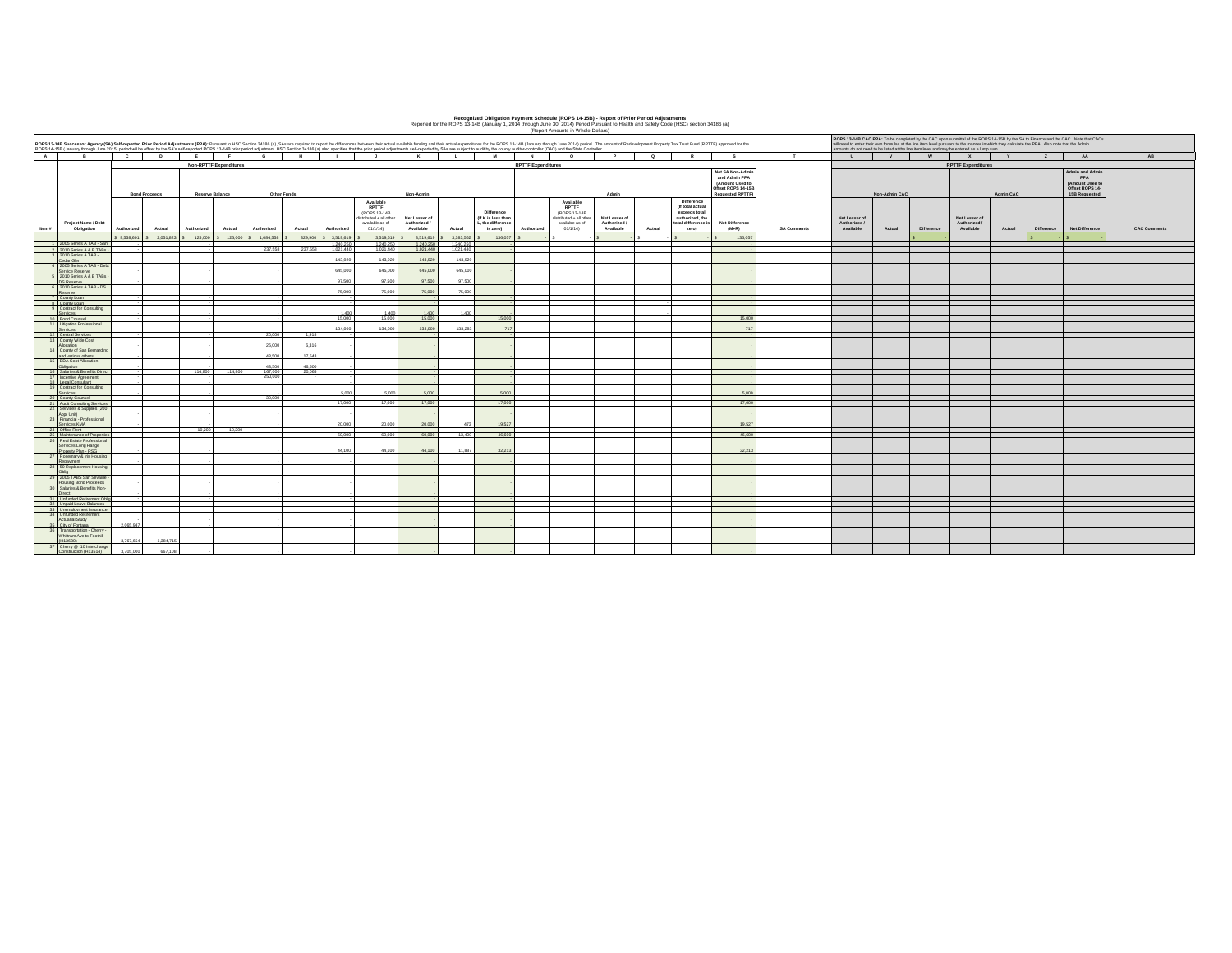| ROPS 13-14B Successor Agency (SA) Self-reported Prior Period Adjustments (PPA): Pursuant to HSC Section 34186 (a), SAs are required to report the differences between their actual available funding and their actual availabl<br>ROPS 14-15B (January through June 2015) period will be offset by the SA's self-reported ROPS 13-14B prior period adjustment. HSC Section 34186 (a) also specifies that the prior period adjustments self-reported by SAs are s<br>amounts do not need to be listed at the line item level and may be entered as a lump sum.<br>F<br>A.<br>$\mathbf{c}$<br>D<br>E<br>$\overline{G}$<br>H<br>K<br>$\mathbf{L}$ .<br>M<br>N<br>$\alpha$<br>R<br>$\mathbf{s}$<br>T<br>W<br>B<br>$\mathbf{J}$<br>$\circ$<br>P<br>$\mathbf{U}$<br>V<br><b>Non-RPTTF Expenditures</b><br><b>RPTTF Expenditures</b><br>Net SA Non-Admir<br>and Admin PPA<br>(Amount Used to<br>Offset ROPS 14-158<br><b>Requested RPTTF)</b><br><b>Bond Proceeds</b><br>Reserve Balance<br>Other Funds<br>Non-Admin<br>Non-Admin CAC<br>Admin<br>Difference<br>Available<br>Available<br>(If total actual<br>RPTTF<br><b>RPTTF</b><br>exceeds total<br><b>Difference</b><br>(ROPS 13-14B<br>(ROPS 13-14B)<br>(If K is less than<br>Net Lesser of<br>Net Lesser of<br>distributed + all other<br>Net Lesser of<br>distributed + all other<br>authorized, the<br>Authorized /<br>L, the difference<br>total difference is<br><b>Net Difference</b><br>Authorized /<br>Authorized /<br>Project Name / Debt<br>available as of<br>available as of<br>tem #<br>Difference<br>Obligation<br>Authorized<br>Actual<br>Authorized<br>Actual<br>Authorized<br>Actual<br>Authorized<br>01/1/14<br>Available<br>Actual<br>is zero)<br>Authorized<br>01/1/14<br>Available<br>Actual<br>zero)<br>$(M+R)$<br><b>SA Comments</b><br>Available<br>Actual<br>9.538.601 \$ 2.051.823 \$ 125.000 \$ 125.000 \$ 1.084.558<br>329,900<br>\$ 3,519,619<br>3,519,619<br>3,519,619<br>3.383.562<br>136,057<br>136.05<br>38 Future Projects in Cedar<br>Glen using Bonds<br><b>Proceeds</b><br>39 Future Projects in San<br>Sevaine Area using Bonds | ROPS 13-14B CAC PPA: To be completed by the CAC upon submittal of the ROPS 14-15B by the SA to Finance and the CAC. Note that CACs will need to enter their own formulas at the line line them well pursuant to the manner in<br>Z<br>$\mathbf{x}$<br>Y<br>AA |                     |
|----------------------------------------------------------------------------------------------------------------------------------------------------------------------------------------------------------------------------------------------------------------------------------------------------------------------------------------------------------------------------------------------------------------------------------------------------------------------------------------------------------------------------------------------------------------------------------------------------------------------------------------------------------------------------------------------------------------------------------------------------------------------------------------------------------------------------------------------------------------------------------------------------------------------------------------------------------------------------------------------------------------------------------------------------------------------------------------------------------------------------------------------------------------------------------------------------------------------------------------------------------------------------------------------------------------------------------------------------------------------------------------------------------------------------------------------------------------------------------------------------------------------------------------------------------------------------------------------------------------------------------------------------------------------------------------------------------------------------------------------------------------------------------------------------------------------------------------------------------------------------------------------------------------------------------------------------------------------------------------------------------------------------------------------------------------------------------------------------------------------|---------------------------------------------------------------------------------------------------------------------------------------------------------------------------------------------------------------------------------------------------------------|---------------------|
|                                                                                                                                                                                                                                                                                                                                                                                                                                                                                                                                                                                                                                                                                                                                                                                                                                                                                                                                                                                                                                                                                                                                                                                                                                                                                                                                                                                                                                                                                                                                                                                                                                                                                                                                                                                                                                                                                                                                                                                                                                                                                                                      |                                                                                                                                                                                                                                                               |                     |
|                                                                                                                                                                                                                                                                                                                                                                                                                                                                                                                                                                                                                                                                                                                                                                                                                                                                                                                                                                                                                                                                                                                                                                                                                                                                                                                                                                                                                                                                                                                                                                                                                                                                                                                                                                                                                                                                                                                                                                                                                                                                                                                      |                                                                                                                                                                                                                                                               | <b>AB</b>           |
|                                                                                                                                                                                                                                                                                                                                                                                                                                                                                                                                                                                                                                                                                                                                                                                                                                                                                                                                                                                                                                                                                                                                                                                                                                                                                                                                                                                                                                                                                                                                                                                                                                                                                                                                                                                                                                                                                                                                                                                                                                                                                                                      | <b>RPTTF Expenditures</b>                                                                                                                                                                                                                                     |                     |
|                                                                                                                                                                                                                                                                                                                                                                                                                                                                                                                                                                                                                                                                                                                                                                                                                                                                                                                                                                                                                                                                                                                                                                                                                                                                                                                                                                                                                                                                                                                                                                                                                                                                                                                                                                                                                                                                                                                                                                                                                                                                                                                      | Admin and Admi<br>PPA<br>(Amount Used to<br>Offset ROPS 14-<br>15B Requested<br>Admin CAC                                                                                                                                                                     |                     |
|                                                                                                                                                                                                                                                                                                                                                                                                                                                                                                                                                                                                                                                                                                                                                                                                                                                                                                                                                                                                                                                                                                                                                                                                                                                                                                                                                                                                                                                                                                                                                                                                                                                                                                                                                                                                                                                                                                                                                                                                                                                                                                                      | Net Lesser of<br>Authorized /<br>Available<br>Actual<br>Difference<br>Net Difference                                                                                                                                                                          | <b>CAC Comments</b> |
|                                                                                                                                                                                                                                                                                                                                                                                                                                                                                                                                                                                                                                                                                                                                                                                                                                                                                                                                                                                                                                                                                                                                                                                                                                                                                                                                                                                                                                                                                                                                                                                                                                                                                                                                                                                                                                                                                                                                                                                                                                                                                                                      |                                                                                                                                                                                                                                                               |                     |
|                                                                                                                                                                                                                                                                                                                                                                                                                                                                                                                                                                                                                                                                                                                                                                                                                                                                                                                                                                                                                                                                                                                                                                                                                                                                                                                                                                                                                                                                                                                                                                                                                                                                                                                                                                                                                                                                                                                                                                                                                                                                                                                      |                                                                                                                                                                                                                                                               |                     |
| <b>Proceeds</b>                                                                                                                                                                                                                                                                                                                                                                                                                                                                                                                                                                                                                                                                                                                                                                                                                                                                                                                                                                                                                                                                                                                                                                                                                                                                                                                                                                                                                                                                                                                                                                                                                                                                                                                                                                                                                                                                                                                                                                                                                                                                                                      |                                                                                                                                                                                                                                                               |                     |
| 40 Future Projects in San<br>Sevaine Area using Bonds<br>Proceeds                                                                                                                                                                                                                                                                                                                                                                                                                                                                                                                                                                                                                                                                                                                                                                                                                                                                                                                                                                                                                                                                                                                                                                                                                                                                                                                                                                                                                                                                                                                                                                                                                                                                                                                                                                                                                                                                                                                                                                                                                                                    |                                                                                                                                                                                                                                                               |                     |
| 267,000<br>41 Other Outside Consultant                                                                                                                                                                                                                                                                                                                                                                                                                                                                                                                                                                                                                                                                                                                                                                                                                                                                                                                                                                                                                                                                                                                                                                                                                                                                                                                                                                                                                                                                                                                                                                                                                                                                                                                                                                                                                                                                                                                                                                                                                                                                               |                                                                                                                                                                                                                                                               |                     |
| 42 County of San Bernarding<br>Special Districts                                                                                                                                                                                                                                                                                                                                                                                                                                                                                                                                                                                                                                                                                                                                                                                                                                                                                                                                                                                                                                                                                                                                                                                                                                                                                                                                                                                                                                                                                                                                                                                                                                                                                                                                                                                                                                                                                                                                                                                                                                                                     |                                                                                                                                                                                                                                                               |                     |
| 43 2005 TABS San Sevaine<br>Housing Bond Proceeds                                                                                                                                                                                                                                                                                                                                                                                                                                                                                                                                                                                                                                                                                                                                                                                                                                                                                                                                                                                                                                                                                                                                                                                                                                                                                                                                                                                                                                                                                                                                                                                                                                                                                                                                                                                                                                                                                                                                                                                                                                                                    |                                                                                                                                                                                                                                                               |                     |
| 44 County of San Bernarding<br>Special Districts                                                                                                                                                                                                                                                                                                                                                                                                                                                                                                                                                                                                                                                                                                                                                                                                                                                                                                                                                                                                                                                                                                                                                                                                                                                                                                                                                                                                                                                                                                                                                                                                                                                                                                                                                                                                                                                                                                                                                                                                                                                                     |                                                                                                                                                                                                                                                               |                     |
| 45 County of San Bernardino<br>Cedar Glen Water Project                                                                                                                                                                                                                                                                                                                                                                                                                                                                                                                                                                                                                                                                                                                                                                                                                                                                                                                                                                                                                                                                                                                                                                                                                                                                                                                                                                                                                                                                                                                                                                                                                                                                                                                                                                                                                                                                                                                                                                                                                                                              |                                                                                                                                                                                                                                                               |                     |
| 46 County of San Bernarding<br>Cedar Glen Startup Loan                                                                                                                                                                                                                                                                                                                                                                                                                                                                                                                                                                                                                                                                                                                                                                                                                                                                                                                                                                                                                                                                                                                                                                                                                                                                                                                                                                                                                                                                                                                                                                                                                                                                                                                                                                                                                                                                                                                                                                                                                                                               |                                                                                                                                                                                                                                                               |                     |
| 47 County of San Bernarding<br>Cedar Glen Loan for Road                                                                                                                                                                                                                                                                                                                                                                                                                                                                                                                                                                                                                                                                                                                                                                                                                                                                                                                                                                                                                                                                                                                                                                                                                                                                                                                                                                                                                                                                                                                                                                                                                                                                                                                                                                                                                                                                                                                                                                                                                                                              |                                                                                                                                                                                                                                                               |                     |
| 48 County of San Bernarding<br>Mission Blvd Startup Loan                                                                                                                                                                                                                                                                                                                                                                                                                                                                                                                                                                                                                                                                                                                                                                                                                                                                                                                                                                                                                                                                                                                                                                                                                                                                                                                                                                                                                                                                                                                                                                                                                                                                                                                                                                                                                                                                                                                                                                                                                                                             |                                                                                                                                                                                                                                                               |                     |
| 49 20% Housing Asset Fund<br>Loan Repayment                                                                                                                                                                                                                                                                                                                                                                                                                                                                                                                                                                                                                                                                                                                                                                                                                                                                                                                                                                                                                                                                                                                                                                                                                                                                                                                                                                                                                                                                                                                                                                                                                                                                                                                                                                                                                                                                                                                                                                                                                                                                          |                                                                                                                                                                                                                                                               |                     |
| 50 Admin Allowance Shortfall<br>ROPS <sub>3</sub>                                                                                                                                                                                                                                                                                                                                                                                                                                                                                                                                                                                                                                                                                                                                                                                                                                                                                                                                                                                                                                                                                                                                                                                                                                                                                                                                                                                                                                                                                                                                                                                                                                                                                                                                                                                                                                                                                                                                                                                                                                                                    |                                                                                                                                                                                                                                                               |                     |
|                                                                                                                                                                                                                                                                                                                                                                                                                                                                                                                                                                                                                                                                                                                                                                                                                                                                                                                                                                                                                                                                                                                                                                                                                                                                                                                                                                                                                                                                                                                                                                                                                                                                                                                                                                                                                                                                                                                                                                                                                                                                                                                      |                                                                                                                                                                                                                                                               |                     |
|                                                                                                                                                                                                                                                                                                                                                                                                                                                                                                                                                                                                                                                                                                                                                                                                                                                                                                                                                                                                                                                                                                                                                                                                                                                                                                                                                                                                                                                                                                                                                                                                                                                                                                                                                                                                                                                                                                                                                                                                                                                                                                                      |                                                                                                                                                                                                                                                               |                     |
|                                                                                                                                                                                                                                                                                                                                                                                                                                                                                                                                                                                                                                                                                                                                                                                                                                                                                                                                                                                                                                                                                                                                                                                                                                                                                                                                                                                                                                                                                                                                                                                                                                                                                                                                                                                                                                                                                                                                                                                                                                                                                                                      |                                                                                                                                                                                                                                                               |                     |
|                                                                                                                                                                                                                                                                                                                                                                                                                                                                                                                                                                                                                                                                                                                                                                                                                                                                                                                                                                                                                                                                                                                                                                                                                                                                                                                                                                                                                                                                                                                                                                                                                                                                                                                                                                                                                                                                                                                                                                                                                                                                                                                      |                                                                                                                                                                                                                                                               |                     |
|                                                                                                                                                                                                                                                                                                                                                                                                                                                                                                                                                                                                                                                                                                                                                                                                                                                                                                                                                                                                                                                                                                                                                                                                                                                                                                                                                                                                                                                                                                                                                                                                                                                                                                                                                                                                                                                                                                                                                                                                                                                                                                                      |                                                                                                                                                                                                                                                               |                     |
|                                                                                                                                                                                                                                                                                                                                                                                                                                                                                                                                                                                                                                                                                                                                                                                                                                                                                                                                                                                                                                                                                                                                                                                                                                                                                                                                                                                                                                                                                                                                                                                                                                                                                                                                                                                                                                                                                                                                                                                                                                                                                                                      |                                                                                                                                                                                                                                                               |                     |
|                                                                                                                                                                                                                                                                                                                                                                                                                                                                                                                                                                                                                                                                                                                                                                                                                                                                                                                                                                                                                                                                                                                                                                                                                                                                                                                                                                                                                                                                                                                                                                                                                                                                                                                                                                                                                                                                                                                                                                                                                                                                                                                      |                                                                                                                                                                                                                                                               |                     |
|                                                                                                                                                                                                                                                                                                                                                                                                                                                                                                                                                                                                                                                                                                                                                                                                                                                                                                                                                                                                                                                                                                                                                                                                                                                                                                                                                                                                                                                                                                                                                                                                                                                                                                                                                                                                                                                                                                                                                                                                                                                                                                                      |                                                                                                                                                                                                                                                               |                     |
|                                                                                                                                                                                                                                                                                                                                                                                                                                                                                                                                                                                                                                                                                                                                                                                                                                                                                                                                                                                                                                                                                                                                                                                                                                                                                                                                                                                                                                                                                                                                                                                                                                                                                                                                                                                                                                                                                                                                                                                                                                                                                                                      |                                                                                                                                                                                                                                                               |                     |
|                                                                                                                                                                                                                                                                                                                                                                                                                                                                                                                                                                                                                                                                                                                                                                                                                                                                                                                                                                                                                                                                                                                                                                                                                                                                                                                                                                                                                                                                                                                                                                                                                                                                                                                                                                                                                                                                                                                                                                                                                                                                                                                      |                                                                                                                                                                                                                                                               |                     |
|                                                                                                                                                                                                                                                                                                                                                                                                                                                                                                                                                                                                                                                                                                                                                                                                                                                                                                                                                                                                                                                                                                                                                                                                                                                                                                                                                                                                                                                                                                                                                                                                                                                                                                                                                                                                                                                                                                                                                                                                                                                                                                                      |                                                                                                                                                                                                                                                               |                     |
|                                                                                                                                                                                                                                                                                                                                                                                                                                                                                                                                                                                                                                                                                                                                                                                                                                                                                                                                                                                                                                                                                                                                                                                                                                                                                                                                                                                                                                                                                                                                                                                                                                                                                                                                                                                                                                                                                                                                                                                                                                                                                                                      |                                                                                                                                                                                                                                                               |                     |
|                                                                                                                                                                                                                                                                                                                                                                                                                                                                                                                                                                                                                                                                                                                                                                                                                                                                                                                                                                                                                                                                                                                                                                                                                                                                                                                                                                                                                                                                                                                                                                                                                                                                                                                                                                                                                                                                                                                                                                                                                                                                                                                      |                                                                                                                                                                                                                                                               |                     |
|                                                                                                                                                                                                                                                                                                                                                                                                                                                                                                                                                                                                                                                                                                                                                                                                                                                                                                                                                                                                                                                                                                                                                                                                                                                                                                                                                                                                                                                                                                                                                                                                                                                                                                                                                                                                                                                                                                                                                                                                                                                                                                                      |                                                                                                                                                                                                                                                               |                     |
|                                                                                                                                                                                                                                                                                                                                                                                                                                                                                                                                                                                                                                                                                                                                                                                                                                                                                                                                                                                                                                                                                                                                                                                                                                                                                                                                                                                                                                                                                                                                                                                                                                                                                                                                                                                                                                                                                                                                                                                                                                                                                                                      |                                                                                                                                                                                                                                                               |                     |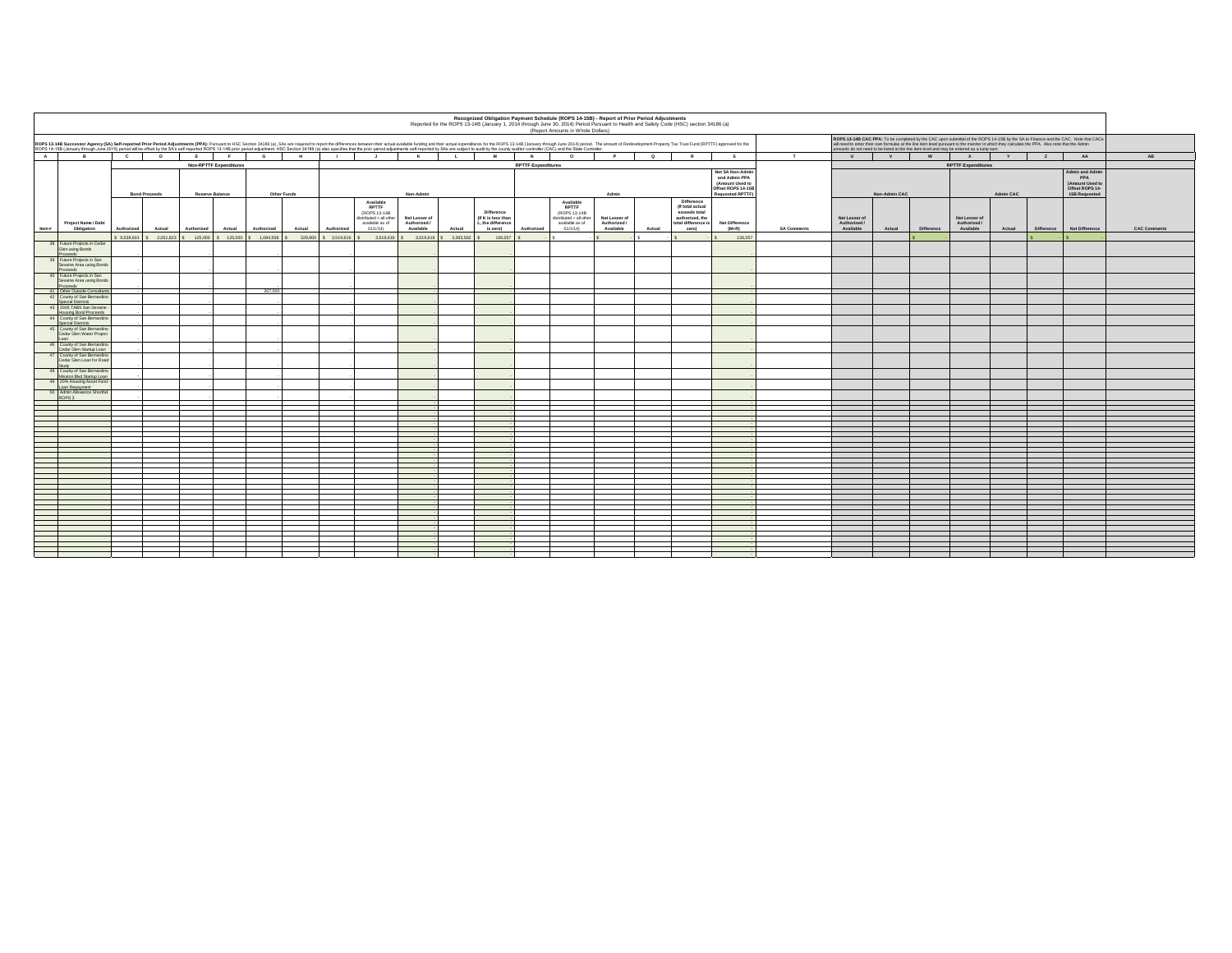|       | Recognized Obligation Payment Schedule (ROPS 14-15B) - Notes<br>January 1, 2015 through June 30, 2015                                                                                                                             |
|-------|-----------------------------------------------------------------------------------------------------------------------------------------------------------------------------------------------------------------------------------|
| Item# | <b>Notes/Comments</b>                                                                                                                                                                                                             |
|       | <b>ROPS Detail Page</b>                                                                                                                                                                                                           |
|       | 1 2005 San Sevaine Debt Service Payments per bond indenture.                                                                                                                                                                      |
|       | 2 2010 San Sevaine Debt Service Payments per bond indenture.                                                                                                                                                                      |
|       | 3 2010 Cedar Glen Debt Service Payments per bond indenture.                                                                                                                                                                       |
|       | 4 2005 San Sevaine Debt Service Reserve calculated in accordance with DOF instructions: half of the principal required for the Fall 2014 debt service payment.                                                                    |
|       | 5 2010 San Sevaine Debt Service Reserve calculated in accordance with DOF instructions; half of the principal required for the Fall 2014 debt service payment.                                                                    |
|       | 6 2010 San Sevaine Debt Service Reserve calculated per DOF instructions; half of the principal required for the Fall 2014 debt service payment.                                                                                   |
|       | 7 Removed Duplicate Line 45-48                                                                                                                                                                                                    |
|       | 8 Removed Duplicate Line 45-48                                                                                                                                                                                                    |
|       | 9 HDL contract for Consulting Services to prepare required annual Bond Disclosure reports.                                                                                                                                        |
|       | 10 Bond Counsel services to review Bond refunding opportunities and address current Bond Covenants requirements.                                                                                                                  |
|       | 11 Litigation Professional Services required representing the Successor Agency in ongoing litigation.                                                                                                                             |
|       | 12 Central Services is for services such as data, phone and other IT central charges. These obligations are funded with other revenue and not Administrative Allowance.                                                           |
|       | 13 County Wide Cost Allocation are charges calculated for internal services incurred by the Successor Agency. These obligations are funded with other revenues and not Administrative Allowance.                                  |
|       | 14 County of San Bernardino and various others charges for services and supplies for the Oversight Board and Successor Agency. These obligations are funded with other funds and not Administrative Funds.                        |
|       | Economic Development Agency (EDA) Cost Allocation Obligation for services performed on behalf of the Successor Agency. These obligations are funded with other revenues and not Administrative Allowance. The Successor Agency    |
|       | 15 under the purview of the Economic Development Agency functions.                                                                                                                                                                |
|       | 16 Salaries & Benefits Direct (non-project specific related) is funded with \$16,500 from Administrative Allowance. Other Funds will pay for \$184,000 of salaries and \$66,500 funded with RPTTF for staff time spent working on |
|       | 17 Sale Tax Incentive Agreement with Mohawk Carpet, the County and the former RDA. The County General Fund provides a portion of the sales taxes collected as a rebate payment to the Agency who in turn reimburses Mohawk.       |
|       | 18 Legal Consultant with Goldfarb and Lipman provides special legal counsel for the successor agency regarding dissolution activities.                                                                                            |
|       | 19 Contract for Consulting Services with CSG Advisors for financial advisory services relating to potential bond refinancing and bond covenants.                                                                                  |
|       | 20 County Counsel's legal services to implement the Dissolution Act.                                                                                                                                                              |
|       | 21 RAMS Audit Consulting Services to complete required Financial Statements Audit per the Dissolution Act and ongoing bond disclosure requirements.                                                                               |
|       | 22 Removed Duplicate Line 14                                                                                                                                                                                                      |
|       | 23 Financial Professional Services with Keyser Marsten Associates for required financial analysis to the wind down of the Successor Agency Activities. Provides tax increment estimates and other financial models needed.        |
|       | 24 Office Rent is funded with \$5,000 from Other Funds.                                                                                                                                                                           |
|       | 25 Maintenance of Properties costs incurred and required by the dissolution law. It is required that the Agency-owned property be maintained prior to the sale and disposal.                                                      |
|       | 26 RSG Real Estate Professional Services to complete the Long Range Property Management Plan.                                                                                                                                     |
|       | 27 Removed Retired                                                                                                                                                                                                                |
|       | 28 Retire Replacement Housing Obligation.<br>29 Removed Retired                                                                                                                                                                   |
|       | 30 Removed Duplicate Line 16                                                                                                                                                                                                      |
|       | 31 Removed Retired                                                                                                                                                                                                                |
|       | 32 Retire Unpaid Leave Balances obligation paid in previous ROPS cycle.                                                                                                                                                           |
|       | 33 Retire Unemployment Insurance obligation paid in previous ROPS cycle.                                                                                                                                                          |
|       | 34 Removed Retired                                                                                                                                                                                                                |
|       |                                                                                                                                                                                                                                   |
|       | 35 DOF approved Enforceable obligation with the City of Fontana; the Agency complete work on street improvements within the San Sevaine Project Area within the County unincorporated area. Bond Proceeds is the source of fun    |
|       | 36 Remove Retired. Street improvements along Cherry Ave from Whittram Ave to Foothill Blvd has been completed. Source of funds are Bond Proceeds.                                                                                 |
|       | 37 Remove Retired. Construction project of the I-10 Interchange at Cherry Avenue has been completed. Bond Proceeds is the source of funds on this obligation.                                                                     |
|       | 38 Remove Retired. Transfer of Bond Proceeds Obligation has taken place with See Item 51.                                                                                                                                         |
|       | 39 Remove Retired. Transfer of Bond Proceeds Obligation has taken place with See Item 51.                                                                                                                                         |
|       | 40 Remove Retired. Transfer of Bond Proceeds Obligation has taken place with See Item 51.                                                                                                                                         |
|       | 41 Outside Consultants needed to assist the Agency with the required dissolution activities of financial winding down the Agency.                                                                                                 |
|       | 42 County of San Bernardino Special Districts contract to perform needed water systems improvements for Cedar Glen. This item is a matter currently in litigation with DOF.                                                       |
|       | 43 Removed Duplicate Line 29                                                                                                                                                                                                      |